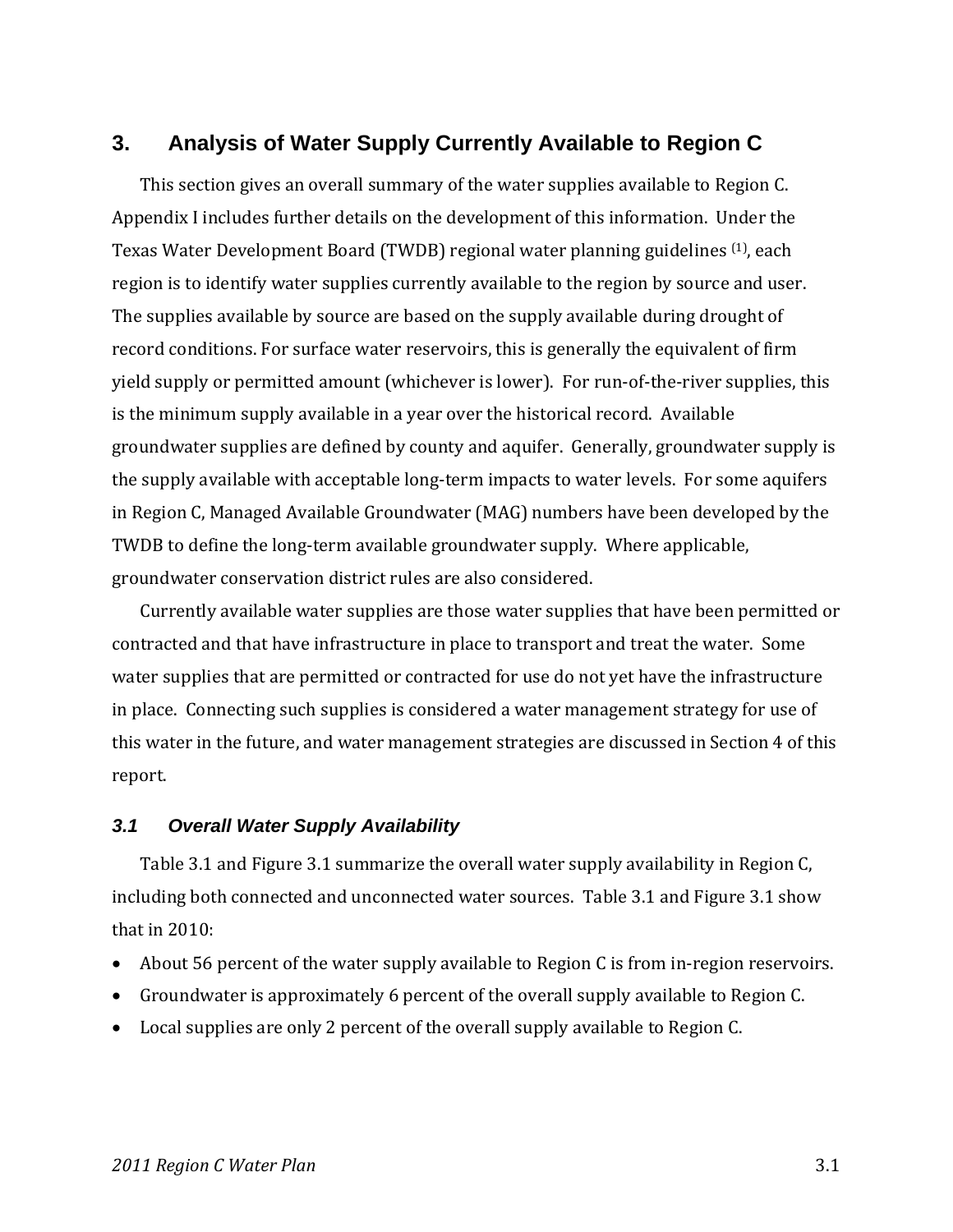| <b>Summary</b>            | 2010      | 2020      | 2030      | 2040      | 2050      | 2060      |
|---------------------------|-----------|-----------|-----------|-----------|-----------|-----------|
| Reservoirs in Region C    | 1,342,326 | 1,335,224 | 1,327,817 | 1,320,283 | 1,312,749 | 1,305,213 |
| Local Irrigation          | 20,205    | 20,205    | 20,205    | 20,205    | 20,205    | 20,205    |
| <b>Other Local Supply</b> | 23,701    | 23,701    | 23,701    | 23,701    | 23,701    | 23,701    |
| Surface Water Imports     | 598,775   | 576,120   | 552,672   | 549,222   | 545,782   | 542,352   |
| Groundwater               | 146,152   | 146,152   | 146,152   | 146,152   | 146,152   | 146,152   |
| Reuse                     | 203,974   | 246,510   | 289,995   | 312,972   | 321,405   | 336,082   |
| <b>REGION C TOTAL</b>     | 2,335,133 | 2,347,912 | 2,360,542 | 2,374,535 | 2,369,994 | 2,373,705 |

### **Table 3.1 Overall Water Supply Availability in Region C** ‐ Values in Acre‐Feet per Year ‐



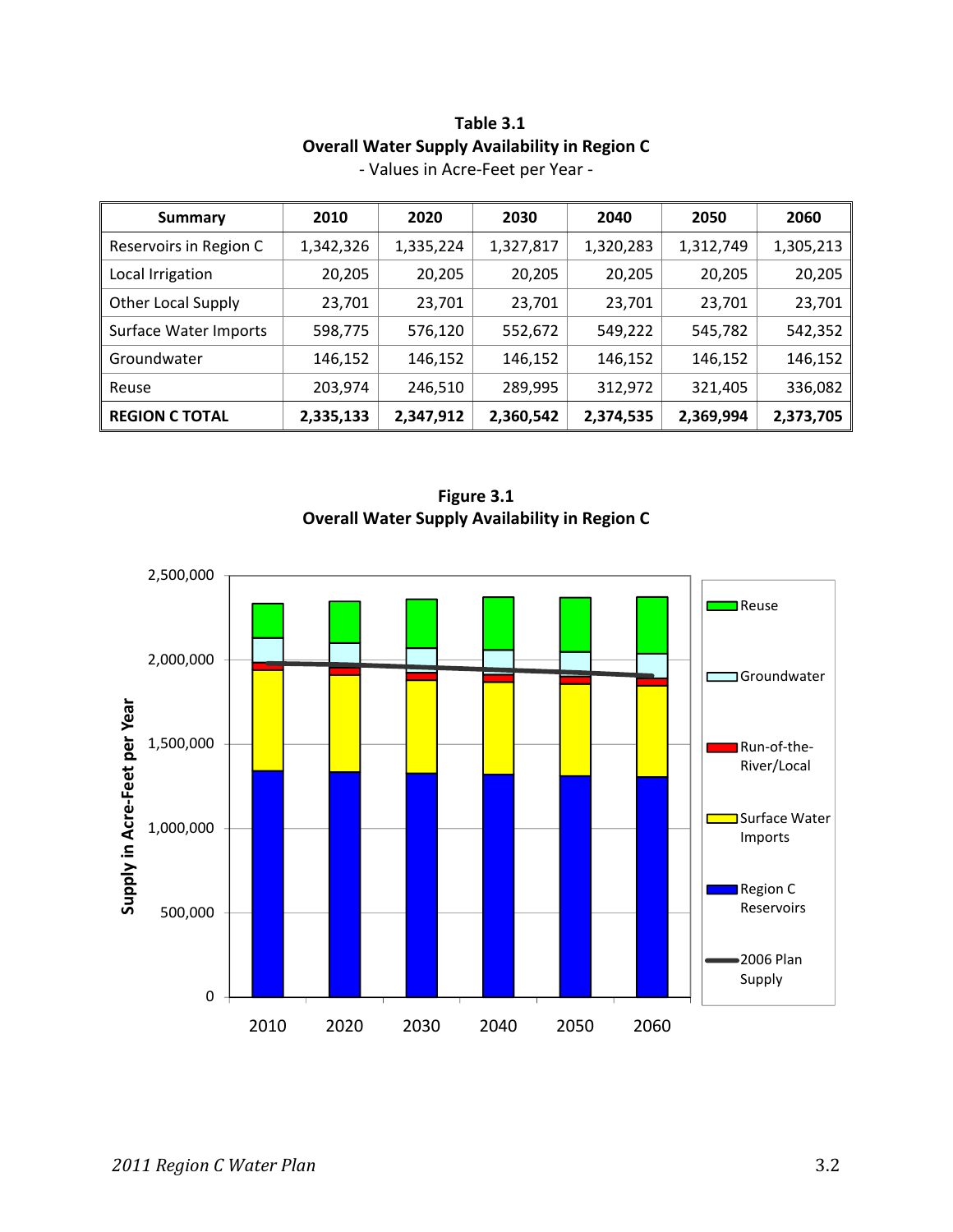- Currently authorized reuse is about 9 percent of the overall supply available to Region C. (It is worth noting that the development of reuse strategies has increased the 2060 overall reuse available from 103,000 acre‐feet per year in the 2006 Region C Water Plan(2) to 331,000 acre‐feet per year in this plan.)
- Importation of water from other regions is approximately 26 percent of the water available to Region C.
- If all of the available supplies could be utilized, Region C would have 2,373,705 acre‐feet per year available in 2060. The total water availability is more than in the *2006 Region C Water Plan* (2) primarily due to the following changes:
	- o Greater availability from reservoirs in Region C because of increased supplies from some reservoirs (based on changes to the WAMs) and on new water rights obtained since 2006.
	- o Higher groundwater availability in the Managed Available Groundwater in the Trinity and Woodbine aquifers (3,4) when compared to previous availability estimates.
	- o Greater availability from reuse due to the development of new reuse projects.
- Currently connected and available supplies are less than overall water supplies and are discussed in Section 3.2. The sources of the information in Table 3.1 are discussed in greater detail below.

### Surface Water Availability

**Reservoirs.** In its guidelines for Regional Water Planning <sup>(1)</sup>, the TWDB requires that water availability for reservoirs be based on results of the TCEQ-approved Water Availability Models (WAMs)  $(5, 6, 7, 8, 9)$ . In Region C, most of the in-region reservoirs are located in the Trinity River Basin. Region C also uses water supplies originating in the Neches, Red, Sabine, Brazos, and Sulphur River Basins.

The WAM models were developed for the purpose of reviewing and granting new surface water right permits. The assumptions in the WAM models are based on the legal interpretation of water rights, and in some cases do not accurately reflect current operations. For planning purposes, adjustments were made to the WAMs to better reflect current and future surface water conditions in the region. Generally, changes made to the WAM included:

- Assessment of reservoir sedimentation rates and calculation of area‐capacity conditions for current (2000) and future (2060) conditions.
- Inclusion of subordination agreements.
- Inclusion of system operations where appropriate.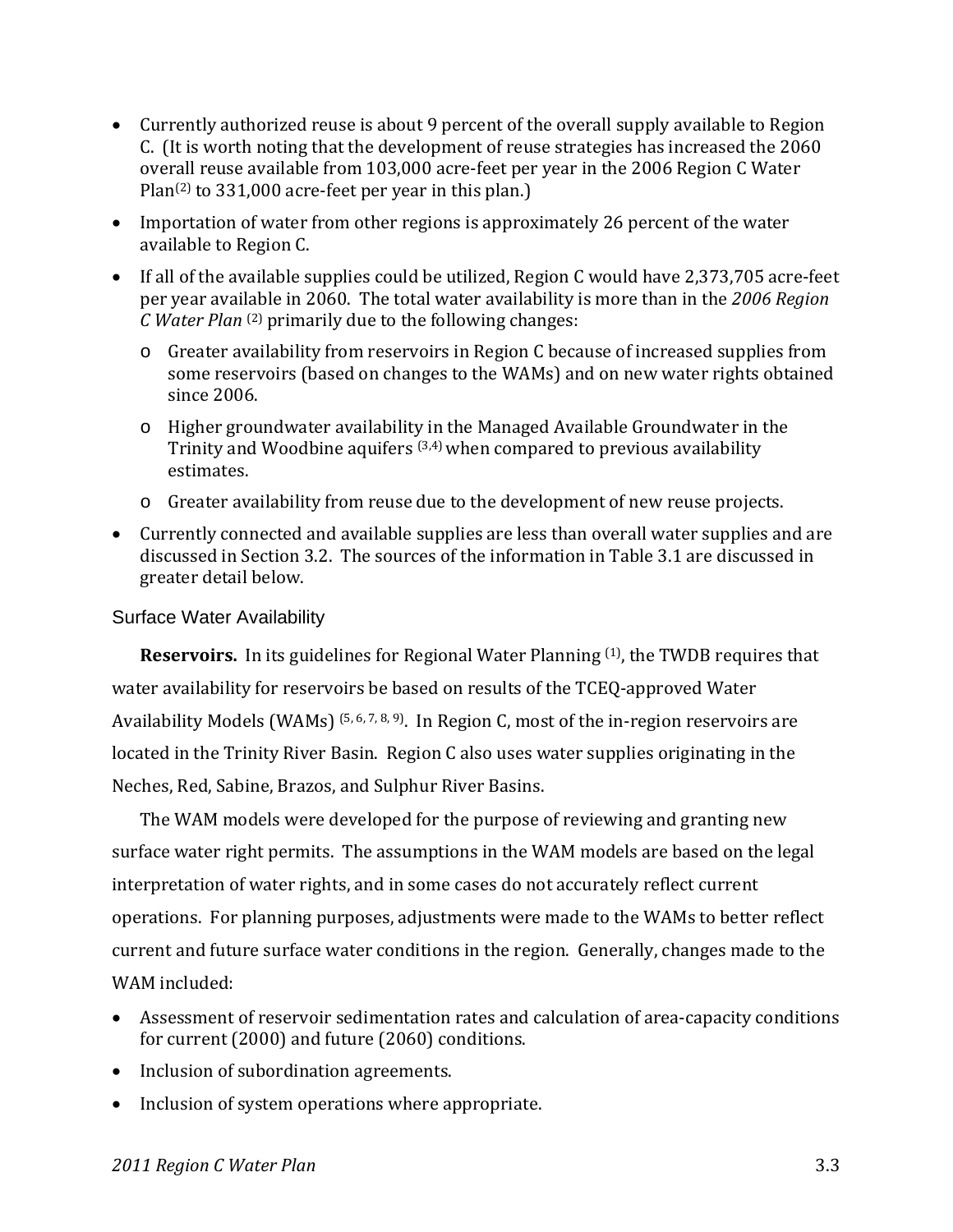Other specific corrections by river basin, as appropriate.

According to the modified WAM results, the total available supply from Region C reservoirs is calculated at 1,342,326 acre‐feet per year in 2010 and 1,305,213 acre‐feet per year in 2060. The total available supply from imports from reservoirs in other regions is 598,775 acre‐feet per year in 2010 and 542,352 acre‐feet per year in 2060. Table 3.2 lists the reservoir water supplies available for use in Region C. More detail on the determination of available supplies from reservoirs is included in Appendix I.

| Reservoir                                         | 2010    | 2020    | 2030        | 2040    | 2050    | 2060    |
|---------------------------------------------------|---------|---------|-------------|---------|---------|---------|
|                                                   |         |         |             |         |         |         |
| <b>Systems in Region C</b>                        |         |         |             |         |         |         |
| Lost Creek/Jacksboro System                       | 1,597   | 1,597   | 1,597       | 1,597   | 1,597   | 1,597   |
| West Fork System (TRWD)                           | 109,833 | 109,167 | 108,500     | 107,833 | 107,167 | 106,500 |
| Elm Fork/Lewisville/Ray Roberts<br>(Dallas)       | 184,801 | 183,733 | 182,665     | 181,597 | 180,529 | 179,459 |
| Grapevine (Dallas)                                | 7,583   | 7,367   | 7,150       | 6,933   | 6,717   | 6,500   |
| <b>Subtotal of Systems in Region C</b>            | 303,815 | 301,863 | 299,912     | 297,961 | 296,009 | 294,056 |
| <b>Reservoirs in Region C</b>                     |         |         |             |         |         |         |
| <b>Cedar Creek</b>                                | 175,000 | 175,000 | 175,000     | 175,000 | 175,000 | 175,000 |
| Richland-Chambers (TRWD)                          | 210,000 | 210,000 | 210,000     | 210,000 | 210,000 | 210,000 |
| Richland-Chambers (Corsicana) and<br>Lake Halbert | 13,872  | 13,863  | 13,855      | 13,847  | 13,838  | 13,830  |
| Moss                                              | 7,410   | 7,410   | 7,410       | 7,410   | 7,410   | 7,410   |
| Lake Texoma (Texas' Share - NTMWD)                | 190,300 | 190,300 | 190,300     | 190,300 | 190,300 | 190,300 |
| Lake Texoma (Texas' Share - GTUA)                 | 81,500  | 81,500  | 81,500      | 81,500  | 81,500  | 81,500  |
| Lake Texoma (Texas' Share - Denison)              | 24,400  | 24,400  | 24,400      | 24,400  | 24,400  | 24,400  |
| Lake Texoma (Texas' Share - TXU)                  | 16,400  | 16,400  | 16,400      | 16,400  | 16,400  | 16,400  |
| Lake Texoma (Texas' Share - RRA)                  | 2,250   | 2,250   | 2,250       | 2,250   | 2,250   | 2,250   |
| Randell                                           | 1,400   | 1,400   | 1,400       | 1,400   | 1,400   | 1,400   |
| Valley                                            | 0       | 0       | $\mathbf 0$ | 0       | 0       | 0       |
| Bonham                                            | 5,340   | 5,340   | 5,340       | 5,340   | 5,340   | 5,340   |
| Ray Roberts (Denton)                              | 18,980  | 18,720  | 18,460      | 18,200  | 17,940  | 17,680  |
| Lewisville (Denton)                               | 7,918   | 7,817   | 7,715       | 7,613   | 7,512   | 7,410   |
| Benbrook                                          | 6,833   | 6,833   | 6,833       | 6,833   | 6,833   | 6,833   |
| Weatherford                                       | 2,967   | 2,923   | 2,880       | 2,837   | 2,793   | 2,750   |
| Grapevine (PCMUD)                                 | 17,050  | 16,900  | 16,750      | 16,600  | 16,450  | 16,300  |
| Grapevine (Grapevine)                             | 2,017   | 1,983   | 1,950       | 1,917   | 1,883   | 1,850   |
| Arlington                                         | 9,850   | 9,700   | 9,550       | 9,400   | 9,250   | 9,100   |
| Joe Pool                                          | 15,192  | 14,883  | 14,575      | 14,267  | 13,958  | 13,650  |
| <b>Mountain Creek</b>                             | 6,400   | 6,400   | 6,400       | 6,400   | 6,400   | 6,400   |

**Table 3.2 Surface Water Supplies Currently Available to Region C** ‐ Values in Acre‐Feet per Year ‐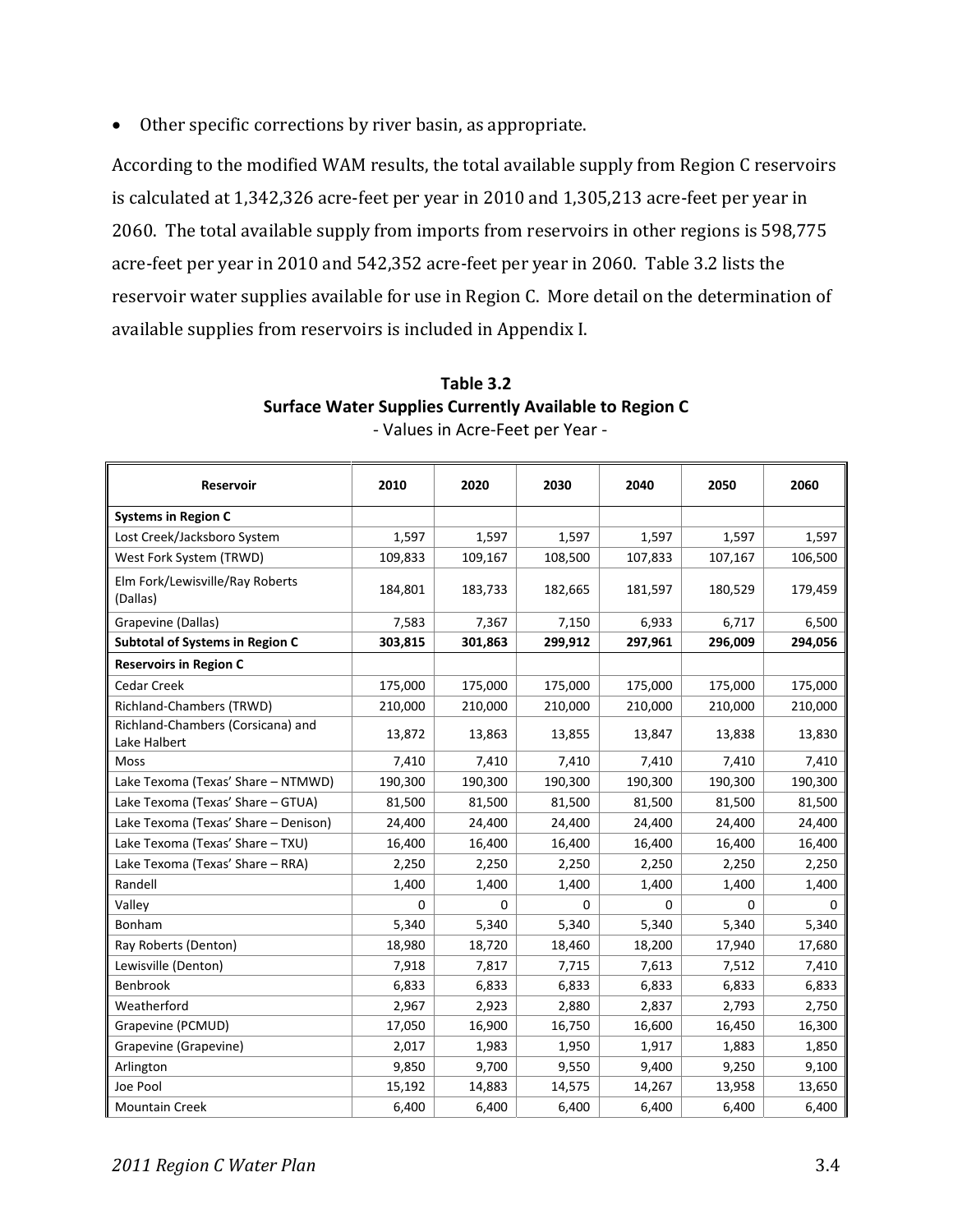### **Table 3.2, Continued**

| Reservoir                                               | 2010      | 2020      | 2030      | 2040      | 2050         | 2060        |
|---------------------------------------------------------|-----------|-----------|-----------|-----------|--------------|-------------|
| North                                                   | 0         | 0         | $\Omega$  | 0         | $\mathbf{0}$ | $\mathbf 0$ |
| Lake Ray Hubbard (Dallas)                               | 57,427    | 56,113    | 54,800    | 53,487    | 52,173       | 50,860      |
| White Rock                                              | 3,500     | 3,200     | 2,900     | 2,600     | 2,300        | 2,000       |
| Terrell                                                 | 2,283     | 2,267     | 2,250     | 2,233     | 2,217        | 2,200       |
| Clark                                                   | 210       | 210       | 210       | 210       | 210          | 210         |
| Bardwell                                                | 9,600     | 9,600     | 9,295     | 8,863     | 8,432        | 8,000       |
| Waxahachie                                              | 2,905     | 2,800     | 2,695     | 2,590     | 2,485        | 2,380       |
| <b>Forest Grove</b>                                     | 8,767     | 8,693     | 8,620     | 8,547     | 8,473        | 8,400       |
| <b>Trinidad City Lake</b>                               | 450       | 450       | 450       | 450       | 450          | 450         |
| Trinidad                                                | 3,050     | 3,050     | 3,050     | 3,050     | 3,050        | 3,050       |
| <b>Navarro Mills</b>                                    | 19,342    | 18,333    | 17,325    | 16,317    | 15,308       | 14,300      |
| Fairfield                                               | 870       | 870       | 870       | 870       | 870          | 870         |
| <b>Bryson</b>                                           | 0         | 0         | $\Omega$  | 0         | 0            | $\Omega$    |
| <b>Mineral Wells</b>                                    | 2,508     | 2,495     | 2,483     | 2,470     | 2,458        | 2,445       |
| Teague City Lake                                        | 189       | 189       | 189       | 189       | 189          | 189         |
| Lake Lavon                                              | 112,033   | 110,767   | 109,500   | 108,233   | 106,967      | 105,700     |
| Muenster                                                | 300       | 300       | 300       | 300       | 300          | 300         |
| <b>Subtotal of Individual Reservoirs</b><br>in Region C | 1,038,511 | 1,033,360 | 1,027,905 | 1,022,322 | 1,016,740    | 1,011,157   |
| <b>Subtotal of Reservoirs in Region C</b>               | 1,342,326 | 1,335,224 | 1,327,817 | 1,320,283 | 1,312,749    | 1,305,213   |
| <b>Imports</b>                                          |           |           |           |           |              |             |
| Chapman (NTMWD)                                         | 47,132    | 47,132    | 47,132    | 47,132    | 47,132       | 47,132      |
| Chapman (Irving)                                        | 44,484    | 44,484    | 44,484    | 44,484    | 44,484       | 44,484      |
| Chapman (UTRWD)                                         | 13,268    | 13,268    | 13,268    | 13,268    | 13,268       | 13,268      |
| Tawakoni (Dallas)                                       | 183,619   | 182,251   | 180,882   | 179,515   | 178,146      | 176,777     |
| Fork (Dallas)                                           | 120,000   | 119,943   | 119,095   | 118,248   | 117,400      | 116,551     |
| Upper Sabine Basin (NTMWD)                              | 49,718    | 29,646    | 9,573     | 9,501     | 9,428        | 9,356       |
| Palestine (Dallas)                                      | 112,881   | 111,776   | 110,670   | 109,563   | 108,455      | 107,347     |
| Lake Livingston (TXU)                                   | 20,000    | 20,000    | 20,000    | 20,000    | 20,000       | 20,000      |
| Lake Aquilla                                            | 264       | 276       | 285       | 295       | 309          | 329         |
| Lake Athens (Athens MWA)                                | 3,908     | 3,856     | 3,804     | 3,751     | 3,699        | 3,647       |
| Lake Granbury                                           | 231       | 231       | 231       | 231       | 231          | 231         |
| <b>Vulcan Materials (from BRA-Possum</b><br>Kingdom)    | 2,000     | 2,000     | 2,000     | 2,000     | 2,000        | 2,000       |
| Parker County (from Lake Palo Pinto)                    | 1,270     | 1,257     | 1,248     | 1,234     | 1,230        | 1,230       |
| <b>Subtotal of Imports</b>                              | 598,775   | 576,120   | 552,672   | 549,222   | 545,782      | 542,352     |
| <b>TOTAL</b>                                            | 1,941,101 | 1,911,344 | 1,880,489 | 1,869,505 | 1,858,531    | 1,847,565   |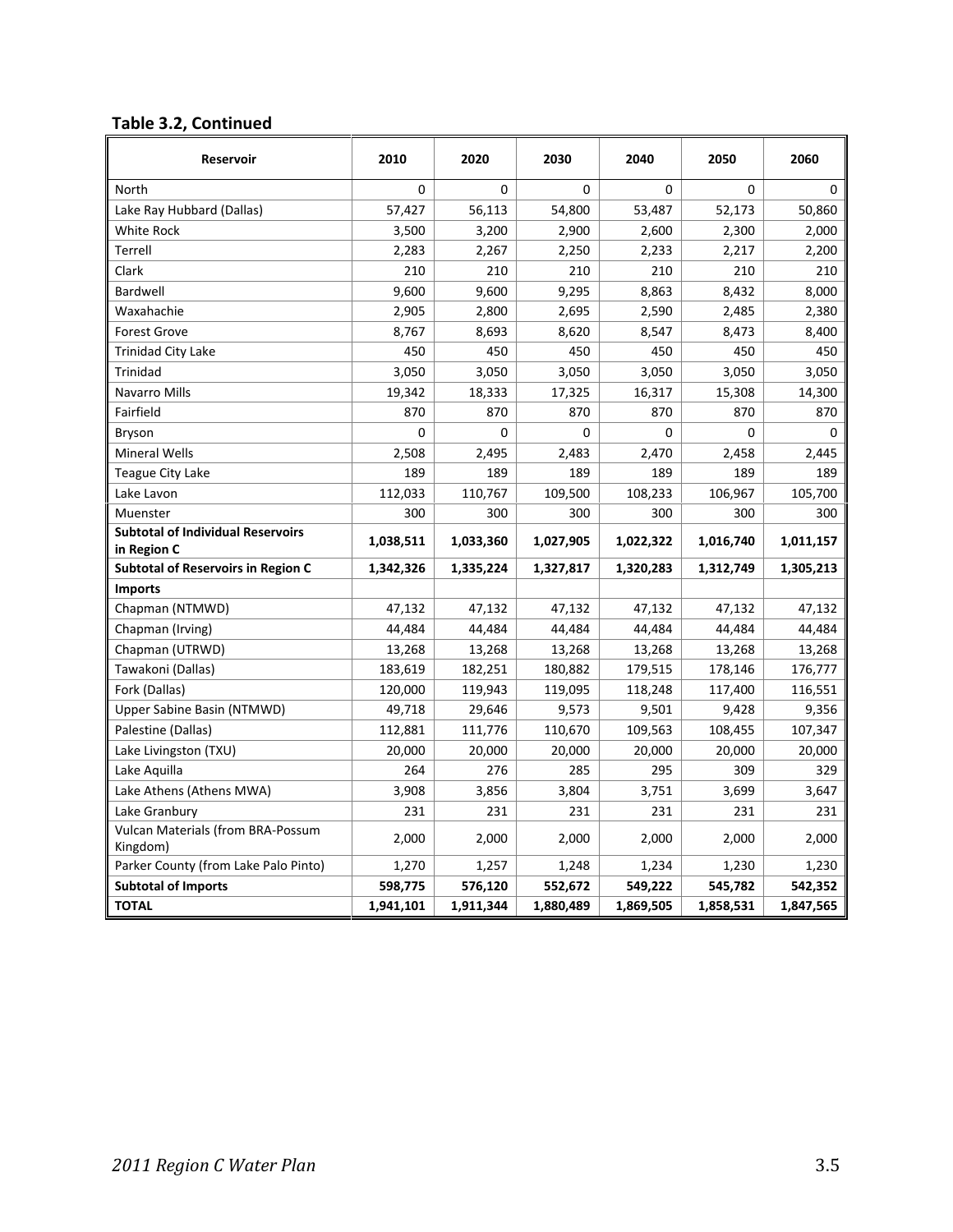|              |                   | <b>Other Local Supply</b>                    |               |                  |                      |               |  |
|--------------|-------------------|----------------------------------------------|---------------|------------------|----------------------|---------------|--|
| County       |                   | Run-of-the-River Supply (Acre-Feet per Year) |               |                  | (Acre-Feet per Year) |               |  |
|              | <b>Irrigation</b> | <b>Manufacturing</b>                         | <b>Mining</b> | <b>Municipal</b> | <b>Livestock</b>     | <b>Mining</b> |  |
| Collin       | 408               | 0                                            | 0             | 0                | 1,002                | 195           |  |
| Cooke        | 23                | $\Omega$                                     | $\Omega$      | $\Omega$         | 1,187                | 237           |  |
| Dallas       | 791               | 368                                          | 0             | 0                | 712                  | 1,525         |  |
| Denton       | 0                 | $\Omega$                                     | 0             | $\Omega$         | 935                  | 103           |  |
| <b>Ellis</b> | 3                 | 0                                            | $\Omega$      | $\Omega$         | 1,688                | 0             |  |
| Fannin       | 14,758            | 0                                            | 72            | 69               | 1,583                | 0             |  |
| Freestone    | 87                | 0                                            | 0             | 41               | 1,043                | 120           |  |
| Grayson      | 2,394             | 30                                           | 0             | $\Omega$         | 1,683                | 0             |  |
| Henderson    | 415               | $\Omega$                                     | 0             | $\Omega$         | 341                  | $\Omega$      |  |
| Jack         | 110               | $\Omega$                                     | 0             | $\Omega$         | 1,665                | 370           |  |
| Kaufman      | 64                | $\Omega$                                     | $\Omega$      | $\Omega$         | 1,622                | 86            |  |
| Navarro      | 226               | 0                                            | $\Omega$      | 252              | 1,603                | 0             |  |
| Parker       | 239               | $\Omega$                                     | $\Omega$      | 33               | 1,922                | 20            |  |
| Rockwall     | 0                 | 0                                            | 0             | 0                | 168                  | 33            |  |
| Tarrant      | 549               | 959                                          | $\Omega$      | $\Omega$         | 442                  | 342           |  |
| Wise         | 139               | $\Omega$                                     | 133           | $\Omega$         | 1,117                | $\Omega$      |  |
| <b>TOTAL</b> | 20,205            | 1,357                                        | 205           | 395              | 18,713               | 3,031         |  |

**Table 3.3 Run‐of‐the‐River and Other Local Water Supplies**

**Local Irrigation Supply.** The local irrigation surface water supply is based on existing run-of-the-river water rights for irrigation not associated with major reservoirs. The total irrigation local supply in Region C is estimated at 20,205 acre‐feet per year throughout the planning period. More detail on the determination of available supplies for run‐of‐the‐ river supply is shown in Table 3.3 and in Appendix I.

**Other Local Supplies.** Other local supplies include run‐of‐the‐river supplies associated with water rights and used for municipal, manufacturing, mining, and power generation. It also includes local surface water supplies used for mining and livestock. For livestock and mining supplies that are not associated with water rights (such as stock ponds and privately‐owned water for mining), supplies are assumed to be the same as was reported in the *2006 Region C Water Plan* (2). The total other local supply available in Region C is 23,701 acre‐feet per year. More detail on the determination of available other local supplies is included in Table 3.3 and Appendix I.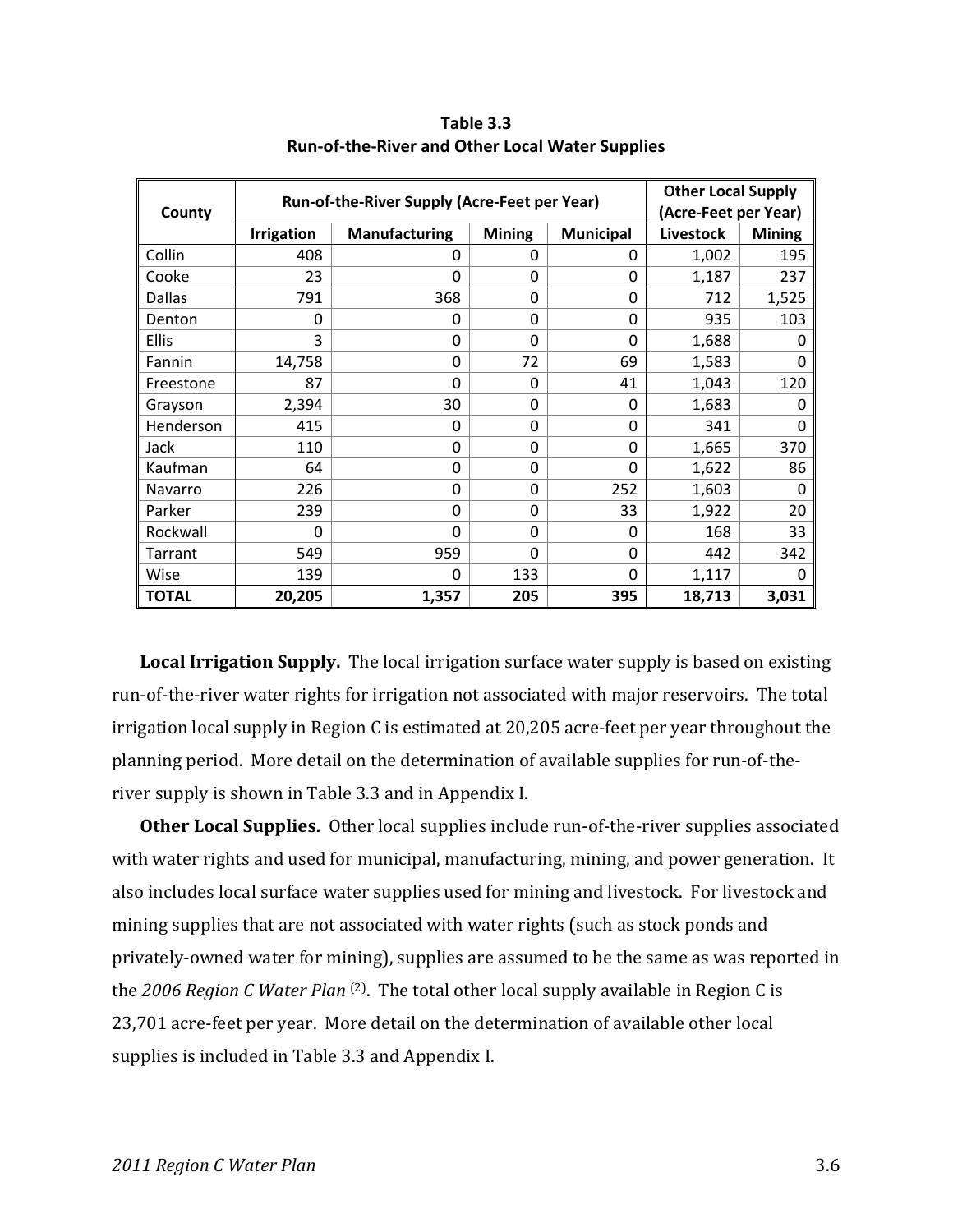**Reuse.** The reuse supply considered as available to the region is from existing projects based on current permits, authorizations, and facilities. Categories of reuse include (1) currently permitted and operating indirect reuse projects, in which water is reused after being returned to the stream; (2) existing reuse projects for industrial purposes (including recycled water for mining use); and (3) authorized direct reuse projects for which facilities are already developed. The specific reuse projects included are discussed in Appendix I.

Indirect reuse project sponsors in Region C include the North Texas Municipal Water District (NTMWD), Trinity River Authority (TRA), Tarrant Regional Water District (TRWD), and the Upper Trinity Regional Water District (UTRWD). In addition, there are a number of existing direct reuse projects for landscape irrigation, golf course irrigation, cooling water, park irrigation, and natural gas industry use in Region C. Many of these projects were included in the *2006 Region C Water Plan* (2). Significant new reuse projects since the last plan include:

- The expansion of the City of Fort Worth's Village Creek Reclaimed Water Delivery System to serve the Cities of Arlington and Euless, Dallas‐Fort Worth International Airport, and other potential retail customers within the City of Fort Worth is currently under construction and is anticipated to be online by the end of 2010.
- The TRWD Richland-Chambers Reservoir reuse project began operation in 2009 and diverts return flows into off‐channel, wetland impoundments for water quality treatment purposes before delivery into the Richland‐Chambers Reservoir for storage and diversion.
- The NTMWD is now authorized to divert up to an additional 35,941 acre‐feet per year (for a total of 71,882 acre‐feet per year) of return flows from the District's Wilson Creek Wastewater Treatment Plant in Lake Lavon.
- The NTMWD East Fork Raw Water Supply Project began operation in 2009 and can currently convey nearly 48,000 acre‐feet per year of return flows to Lake Lavon for subsequent reuse. The NTMWD East Fork Raw Water Supply Project diverts return flows from the East Fork of the Trinity River to a constructed wetland for polishing treatment and ultimately returns this water to Lake Lavon. The water right for the project authorizes diversions up to 157,393 acre‐feet per year, as return flows increase and become available.
- Dallas Water Utilities and NTMWD have entered into an agreement which would allow NTMWD to exchange return flows from its WWTPs discharging into Lake Ray Hubbard for Dallas return flows discharged to the main stem of the Trinity River. Under this agreement, Dallas will obtain the right to divert the NTMWD return flows from Lake Ray Hubbard and will pump an equal amount of flow from the main stem of the Trinity River to the NTMWD East Fork Water Supply Project wetland for use by NTMWD. In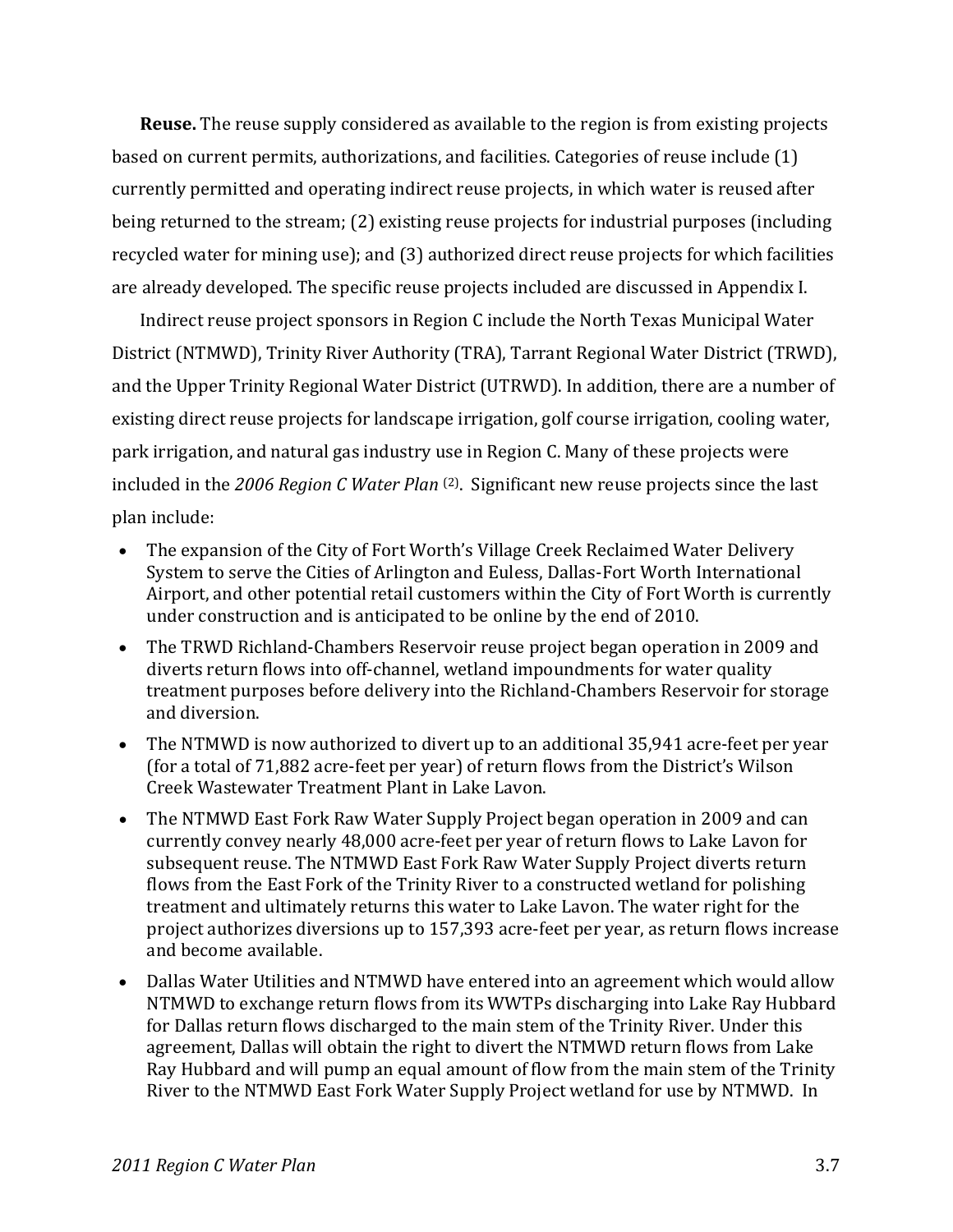addition, once water rights for Elm Fork return flows (from NTMWD WWTPs discharging to Lake Lewisville) have been secured by NTMWD, NTMWD will support Dallas efforts to secure bed and banks transport, storage and diversion rights for the Elm Fork return flows. In exchange, Dallas will pump a quantity equal to NTMWD's discharge of its future Elm Fork return flows to the East Fork Water Supply Project wetland for use by NTMWD.

It is anticipated that reuse will increase significantly in Region C over the next 50 years, but proposed and potential direct reuse projects are not included as currently available supplies. There are a number of reuse projects being considered as potentially feasible management strategies as part of this planning process. Recommended water management strategies for reuse are discussed in Chapter 4 of this report.

Table 3.4 summarizes the currently available reuse supplies by county in Region C. The total available supply from reuse in Region C by 2010 is 203,974 acre‐feet per year, increasing to 336,082 acre‐feet per year in 2060.

#### Groundwater Availability

Groundwater supplies in Region C are obtained from two major aquifers (Carrizo‐ Wilcox and Trinity), three minor aquifers (Woodbine, Nacatoch, and Queen City), and locally undifferentiated formations, referred to as "other aquifer".

The TWDB guidelines <sup>(1)</sup> state that Managed Available Groundwater (MAG) estimates provided by the TWDB are to be used to determine available groundwater supplies unless the MAG estimates are not available. MAG estimates are developed by the TWDB using Desired Future Conditions (DFCs) submitted by Groundwater Management Areas (GMAs). The TWDB created sixteen GMAs in Texas. GMA 8 covers all of Region C except for Jack County, Henderson County, and a small portion of Navarro County.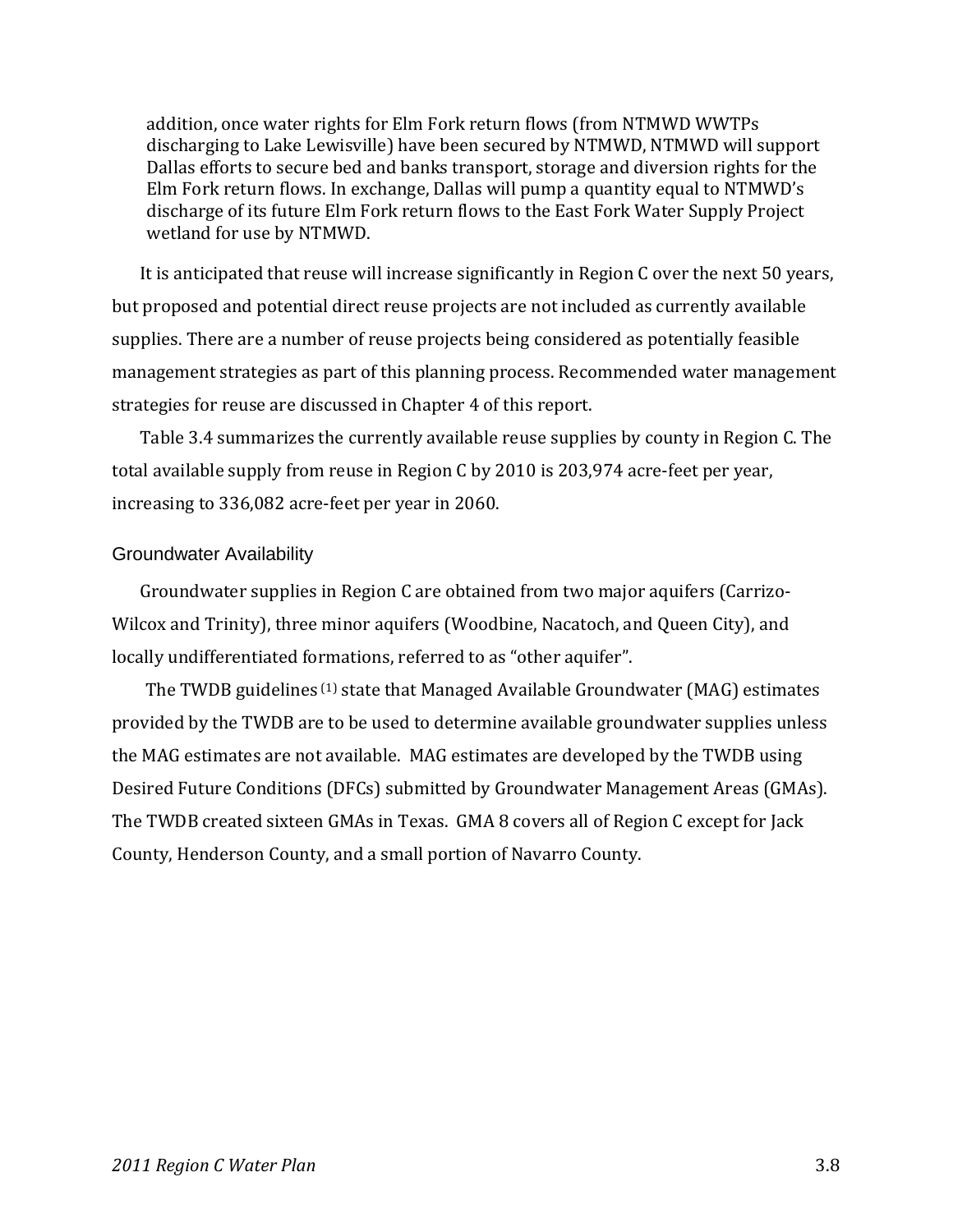#### **Table 3.4 Currently Permitted and Available Reuse Supplies by County** ‐ Values in Acre‐Feet per Year ‐

| County        | 2010    | 2020    | 2030    | 2040    | 2050    | 2060    |
|---------------|---------|---------|---------|---------|---------|---------|
| Collin        | 52,227  | 63,168  | 74,109  | 74,109  | 74,109  | 74,109  |
| Cooke         | 9       | 9       | 9       | 9       | 9       | 9       |
| <b>Dallas</b> | 8,831   | 8,831   | 8,831   | 8,831   | 8,831   | 8,831   |
| Denton        | 41,207  | 61,480  | 75,725  | 85,135  | 94,842  | 110,584 |
| <b>Ellis</b>  | 5,798   | 5,929   | 5,929   | 5,929   | 5,929   | 5,929   |
| Fannin        | 0       | 0       | 0       | 0       | 0       | 0       |
| Freestone     | 0       | 0       | 0       | 0       | 0       | 0       |
| Grayson       | 0       | 0       | 0       | 0       | 0       | 0       |
| Henderson     | 2,904   | 32      | 32      | 32      | 32      | 32      |
| Jack          | 412     | 412     | 411     | 411     | 410     | 410     |
| Kaufman       | 61,345  | 76,885  | 96,839  | 111,737 | 111,737 | 111,737 |
| Navarro       | 10,000  | 10,000  | 10,000  | 10,000  | 10,000  | 10,000  |
| Parker        | 13      | 13      | 13      | 13      | 13      | 13      |
| Rockwall      | 784     | 784     | 784     | 784     | 784     | 784     |
| Tarrant       | 4,514   | 4,893   | 5,161   | 5,339   | 5,473   | 5,583   |
| Wise          | 15,930  | 14,074  | 12,152  | 10,643  | 9,236   | 8,061   |
| <b>TOTAL</b>  | 203,974 | 246,510 | 289,995 | 312,972 | 321,405 | 336,082 |

The GMAs are responsible for developing DFCs for aquifers within their respective areas. The TWDB quantifies MAG estimates based on the DFCs provided by the GMAs. For the 2011 regional water plans, the planning groups were required to use MAG estimates available as of January 1, 2009 as the basis for existing groundwater supplies <sup>(1)</sup>. MAG estimates were available for the Woodbine aquifer prior to the January 1st deadline. MAG estimates were available for the Trinity aquifer in March of 2009. Both the Woodbine and Trinity MAGs were used to calculate the available supplies in Region C. MAGs for the remaining aquifers were not available in time for inclusion in Region C's planning for this round of planning.

Pursuant to Texas Water Code (35.019), county commissioners courts located within Priority Groundwater Management Areas (PMGAs) have the ability to promulgate requirements regarding water availability in their county. Region C is aware of no such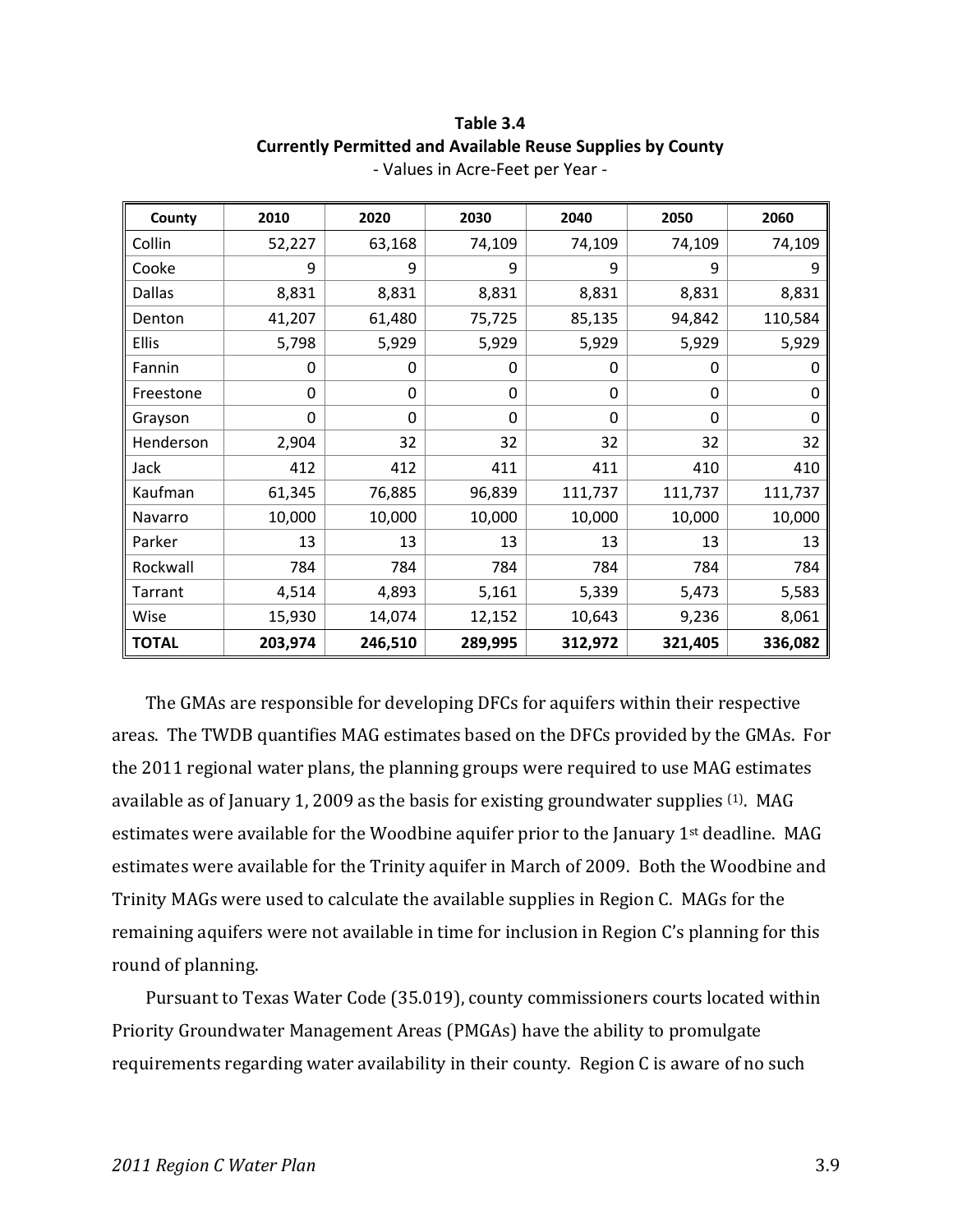requirements made by any county commissioners courts within the Northern Trinity and Woodbine Aquifers PMGA, which is the only PMGA in Region C.

**CarrizoWilcox Aquifer.** Supplies from the Carrizo‐Wilcox aquifer are available in Freestone, Henderson, and Navarro counties in Region C. The available supply from the Carrizo‐Wilcox aquifer is assumed to be the same as that shown in the *2006 Region C Water Plan* (2).

For the *2006 Region C Water Plan* (2) update, Region C requested that the TWDB run both the Northern Carrizo‐Wilcox and Central Carrizo‐Wilcox Groundwater Availability Models (GAMs) <sup>(10)</sup>, and the two models resulted in significantly different water availabilities. After discussing the results with the groundwater conservation districts in the region, Region C assumed that the currently available groundwater supply from the Carrizo‐Wilcox aquifer was equivalent to twice the current use from the aquifer in Freestone, Henderson, and Navarro counties. Table 3.5 shows the resulting groundwater availability by county to Region C from the Carrizo-Wilcox aquifer. As with reservoirs, this number represents the amount of water available from the aquifer, without considering limitations imposed by or current availability due to the capacity of wells and other facilities. The amount of groundwater currently available in Region C is discussed in Section 3.2.

**Trinity and Woodbine Aquifers.** The Woodbine aquifer overlies the Trinity aquifer. The Woodbine aquifer is in Collin, Dallas, Denton, Ellis, Fannin, Grayson, Kaufman, Navarro, and Parker counties in Region C. The Trinity aquifer is in Collin, Cooke, Dallas, Denton, Ellis, Fannin, Grayson, Jack, Navarro, Parker, Tarrant, and Wise counties in Region C. Most of the pumping from the Trinity aquifer in Region C is from three layers: Paluxy, Hensel, and Hosston. MAG estimates provided by the TWDB were used to determine groundwater availability from the Trinity and Woodbine aquifers. These availability numbers are shown in Table 3.5.

**Groundwater Conservation Districts.** There are currently seven Groundwater Conservation Districts (GCDs) that include one or more Region C counties:

- Upper Trinity GCD (Wise and Parker Counties)
- Northern Trinity GCD (Tarrant County)
- Neches and Trinity Valleys GCD (includes Henderson County)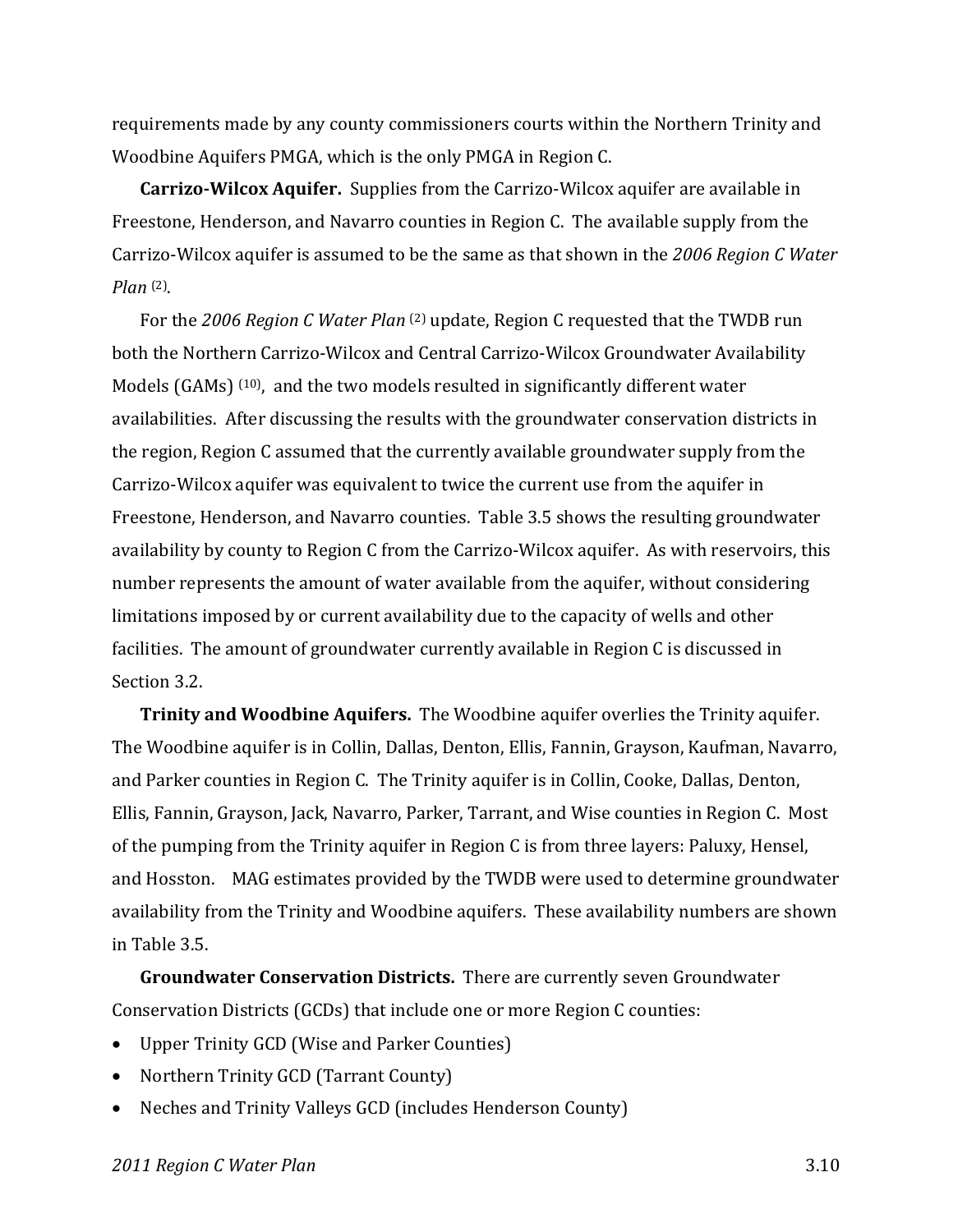# **Table 3.5 Groundwater Supplies in Region C**

| <b>Aquifer</b>                 | County        | 2010           | 2020        | 2030        | 2040        | 2050   | 2060        |
|--------------------------------|---------------|----------------|-------------|-------------|-------------|--------|-------------|
| Carrizo-Wilcox                 | Freestone     | 6,653          | 6,653       | 6,653       | 6,653       | 6,653  | 6,653       |
| Carrizo-Wilcox                 | Henderson     | 5,370          | 5,370       | 5,370       | 5,370       | 5,370  | 5,370       |
| Carrizo-Wilcox                 | Navarro       | 180            | 180         | 180         | 180         | 180    | 180         |
| <b>Carrizo-Wilcox Subtotal</b> |               | 12,203         | 12,203      | 12,203      | 12,203      | 12,203 | 12,203      |
| Trinity                        | Collin        | 2,100          | 2,100       | 2,100       | 2,100       | 2,100  | 2,100       |
| Trinity                        | Cooke         | 6,850          | 6,850       | 6,850       | 6,850       | 6,850  | 6,850       |
| Trinity                        | <b>Dallas</b> | 5,458          | 5,458       | 5,458       | 5,458       | 5,458  | 5,458       |
| Trinity                        | Denton        | 19,333         | 19,333      | 19,333      | 19,333      | 19,333 | 19,333      |
| Trinity                        | Ellis         | 3,959          | 3,959       | 3,959       | 3,959       | 3,959  | 3,959       |
| Trinity                        | Fannin        | 700            | 700         | 700         | 700         | 700    | 700         |
| Trinity                        | Grayson       | 9,400          | 9,400       | 9,400       | 9,400       | 9,400  | 9,400       |
| Trinity                        | Jack          | 100            | 100         | 100         | 100         | 100    | 100         |
| Trinity                        | Kaufman       | 1,181          | 1,181       | 1,181       | 1,181       | 1,181  | 1,181       |
| Trinity                        | Navarro       | 1,873          | 1,873       | 1,873       | 1,873       | 1,873  | 1,873       |
| Trinity                        | Parker        | 15,248         | 15,248      | 15,248      | 15,248      | 15,248 | 15,248      |
| Trinity                        | Rockwall      | 958            | 958         | 958         | 958         | 958    | 958         |
| Trinity                        | Tarrant       | 18,747         | 18,747      | 18,747      | 18,747      | 18,747 | 18,747      |
| Trinity                        | Wise          | 9,282          | 9,282       | 9,282       | 9,282       | 9,282  | 9,282       |
| <b>Trinity Subtotal</b>        |               | 95,189         | 95,189      | 95,189      | 95,189      | 95,189 | 95,189      |
| Woodbine                       | Collin        | 2,509          | 2,509       | 2,509       | 2,509       | 2,509  | 2,509       |
| Woodbine                       | Cooke         | 154            | 154         | 154         | 154         | 154    | 154         |
| Woodbine                       | <b>Dallas</b> | 2,313          | 2,313       | 2,313       | 2,313       | 2,313  | 2,313       |
| Woodbine                       | Denton        | 4,126          | 4,126       | 4,126       | 4,126       | 4,126  | 4,126       |
| Woodbine                       | Ellis         | 5,441          | 5,441       | 5,441       | 5,441       | 5,441  | 5,441       |
| Woodbine                       | Fannin        | 3,297          | 3,297       | 3,297       | 3,297       | 3,297  | 3,297       |
| Woodbine                       | Grayson       | 12,087         | 12,087      | 12,087      | 12,087      | 12,087 | 12,087      |
| Woodbine                       | Kaufman       | 200            | 200         | 200         | 200         | 200    | 200         |
| Woodbine                       | Navarro       | 300            | 300         | 300         | 300         | 300    | 300         |
| Woodbine                       | Parker        | $\overline{0}$ | $\mathbf 0$ | $\mathbf 0$ | $\mathbf 0$ | 0      | $\mathbf 0$ |
| Woodbine                       | Rockwall      | 144            | 144         | 144         | 144         | 144    | 144         |
| Woodbine                       | Tarrant       | 632            | 632         | 632         | 632         | 632    | 632         |
| <b>Woodbine Subtotal</b>       |               | 31,203         | 31,203      | 31,203      | 31,203      | 31,203 | 31,203      |

‐ Values in Acre‐Feet per Year ‐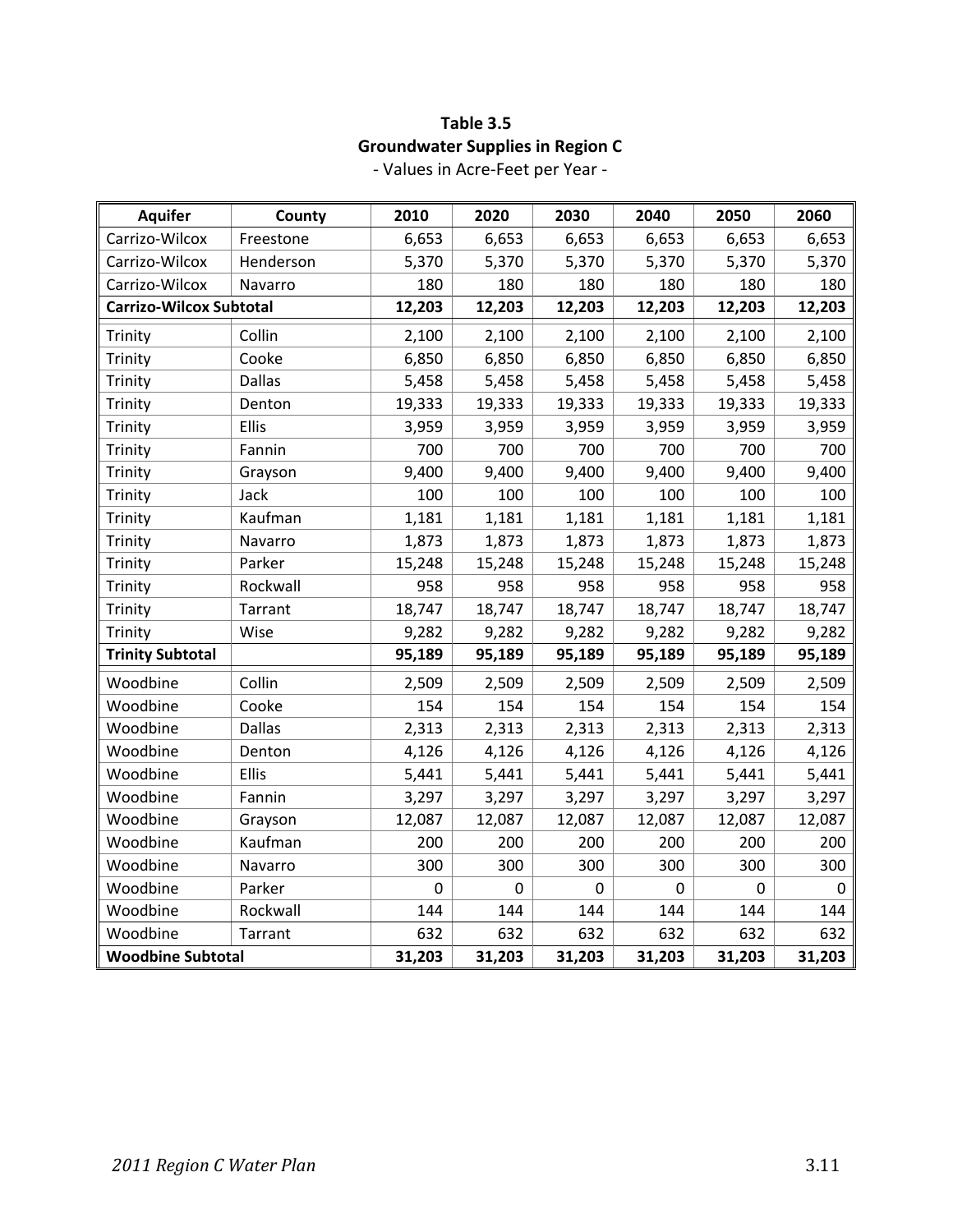| <b>Aquifer</b>                 | County                                           | 2010    | 2020    | 2030    | 2040    | 2050    | 2060    |
|--------------------------------|--------------------------------------------------|---------|---------|---------|---------|---------|---------|
| Nacatoch                       | Henderson,<br>Kaufman,<br>Navarro, &<br>Rockwall | 558     | 558     | 558     | 558     | 558     | 558     |
| <b>Queen City</b>              | Freestone &<br>Henderson                         | 873     | 873     | 873     | 873     | 873     | 873     |
| Other                          | All                                              | 6,126   | 6,126   | 6,126   | 6,126   | 6,126   | 6,126   |
| <b>Minor Aquifers Subtotal</b> |                                                  | 7,557   | 7,557   | 7,557   | 7,557   | 7,557   | 7,557   |
| <b>TOTAL</b>                   |                                                  | 146,152 | 146,152 | 146,152 | 146,152 | 146,152 | 146,152 |

#### **Table 3.5, Continued**

- Mid-East Texas GCD (includes Freestone County)
- Prairielands GCD (includes Ellis County)
- North Texas GCD (Collin, Cooke, and Denton Counties)
- Red River GCD (Grayson and Fannin Counties).

**Summary.** In Region C, MAG estimates for the Trinity and Woodbine aquifers were available for this cycle of regional water planning. For the Carrizo‐Wilcox, Nacatoch, Queen City, and other aquifers, MAG estimates were not available, and groundwater supplies were assumed to be the same as was shown in the *2006 Region C Water Plan* (2). The total available supply from groundwater in Region C is 146,152 acre‐feet per year throughout the planning period. More detail on the determination of available supplies from groundwater is included in Appendix I.

### *3.2 Currently Available Water Supplies*

Table 3.6 and Figure 3.2 show the currently available water supplies in Region C by different source types. Table 3.7 shows the currently available supplies to water user groups by county. Currently available supplies are supplies that can be used with currently existing water rights, contracts, and facilities. They are less than the overall supplies available to the region because the facilities needed to use some supplies have not yet been developed. (Common constraints limiting currently available supplies include the availability and capacity of transmission systems, treatment plants, and wells.) The comparison of overall water supply availability and currently available water supplies for Region C shows the following: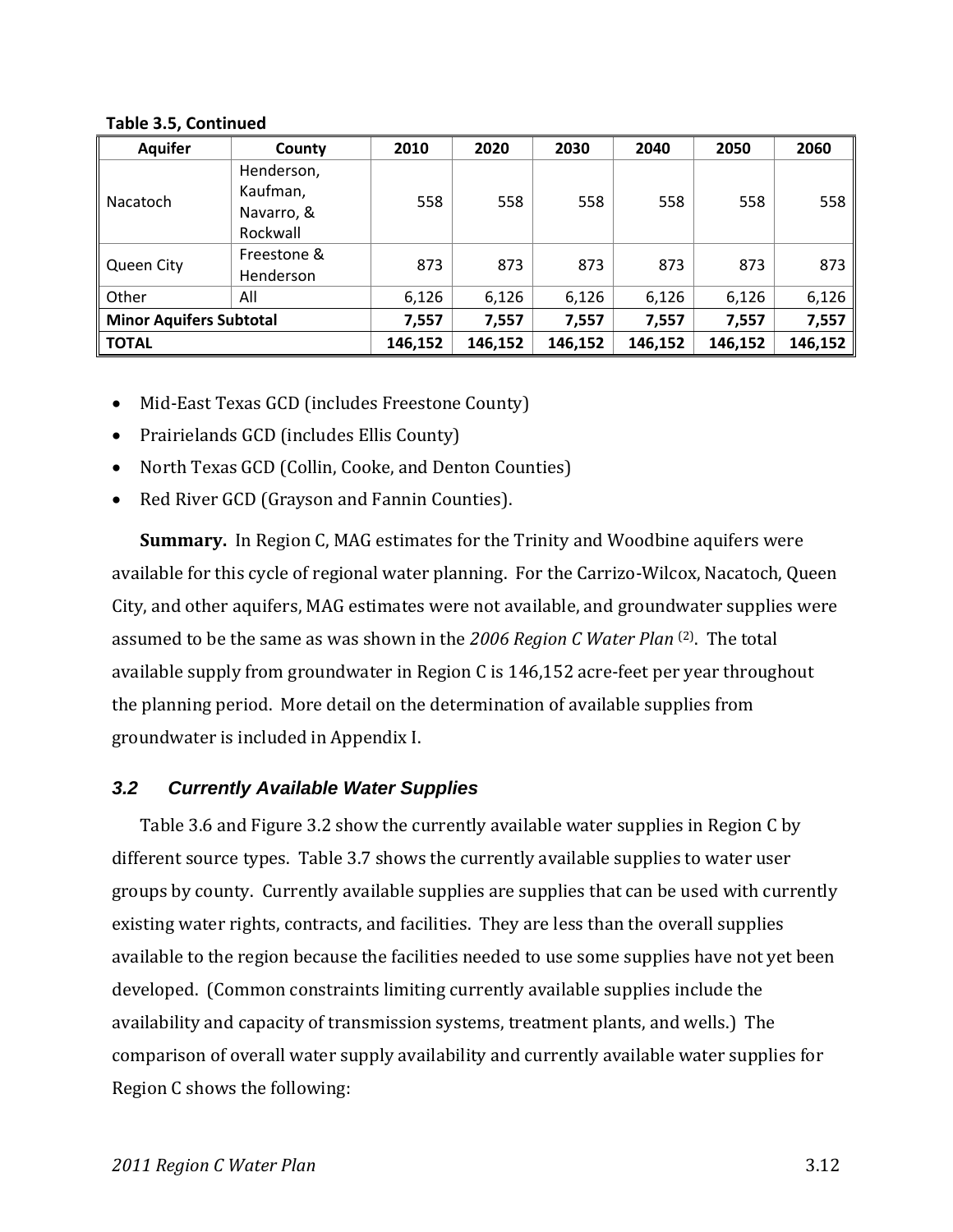- The total currently available supply in Region C for 2060 is 1,793,842 acre‐feet per year, of which 1,779,896 acre‐feet per year is available to users in Region C (a portion is used to supply customers in adjacent regions). This is 579,863 acre‐feet per year less than the overall supply. The difference is due primarily to transmission and treatment plant capacity limitations. This includes 196,881 acre‐feet per year of unconnected supplies for Dallas Water Utilities (Lake Fork Reservoir and Lake Palestine). It is worth noting that the currently available supply presented in this plan is significantly greater than what was in the 2006 Region C Plan, demonstrating on‐going development by Region C suppliers.
- The currently available supplies from in-region reservoirs, local sources, groundwater and current reuse are nearly fully allocated by 2060. Some of the differences can be attributed to sources that are not currently used for water supply (White Rock Lake, Lake Mineral Wells and Forest Grove Reservoir).
- Groundwater supplies, which represent only 6 percent of the total available supply to the region, are nearly 86 percent utilized by current water users. The total amount of groundwater supply that is available for future development is around 20,000 acre‐feet per year.
- Permitted surface water imports to Region C are shown to be more than 540,000 acrefeet per year in 2060 in Table 3.1. Approximately 16% of these supplies are not currently connected to water supply systems. The connection of these supplies will be considered as water management strategies in Section 4.

| Table 3.6                                                               |
|-------------------------------------------------------------------------|
| <b>Currently Available Water Supplies to Water Users by Source Type</b> |
| Males to Associated Messi                                               |

| Category                     | 2010      | 2020      | 2030      | 2040      | 2050      | 2060      |
|------------------------------|-----------|-----------|-----------|-----------|-----------|-----------|
| Reservoirs in Region C       | 979,818   | 944,723   | 926,839   | 918,583   | 913,667   | 898,085   |
| Local Irrigation             | 19,455    | 19,455    | 19,455    | 19,455    | 19,455    | 19,455    |
| <b>Other Local Supply</b>    | 22,862    | 22,814    | 22,846    | 22,884    | 22,931    | 22,989    |
| <b>Surface Water Imports</b> | 456,275   | 425,638   | 402,919   | 399,203   | 396,946   | 390,064   |
| Groundwater                  | 127,167   | 127,167   | 127,167   | 127,167   | 127,167   | 127,167   |
| Reuse                        | 203,974   | 246,510   | 289,995   | 312,972   | 321,405   | 336,082   |
| <b>REGION C TOTAL</b>        | 1,809,551 | 1,786,307 | 1,789,221 | 1,800,264 | 1,801,571 | 1,793,842 |

‐ Values in Acre‐Feet per Year ‐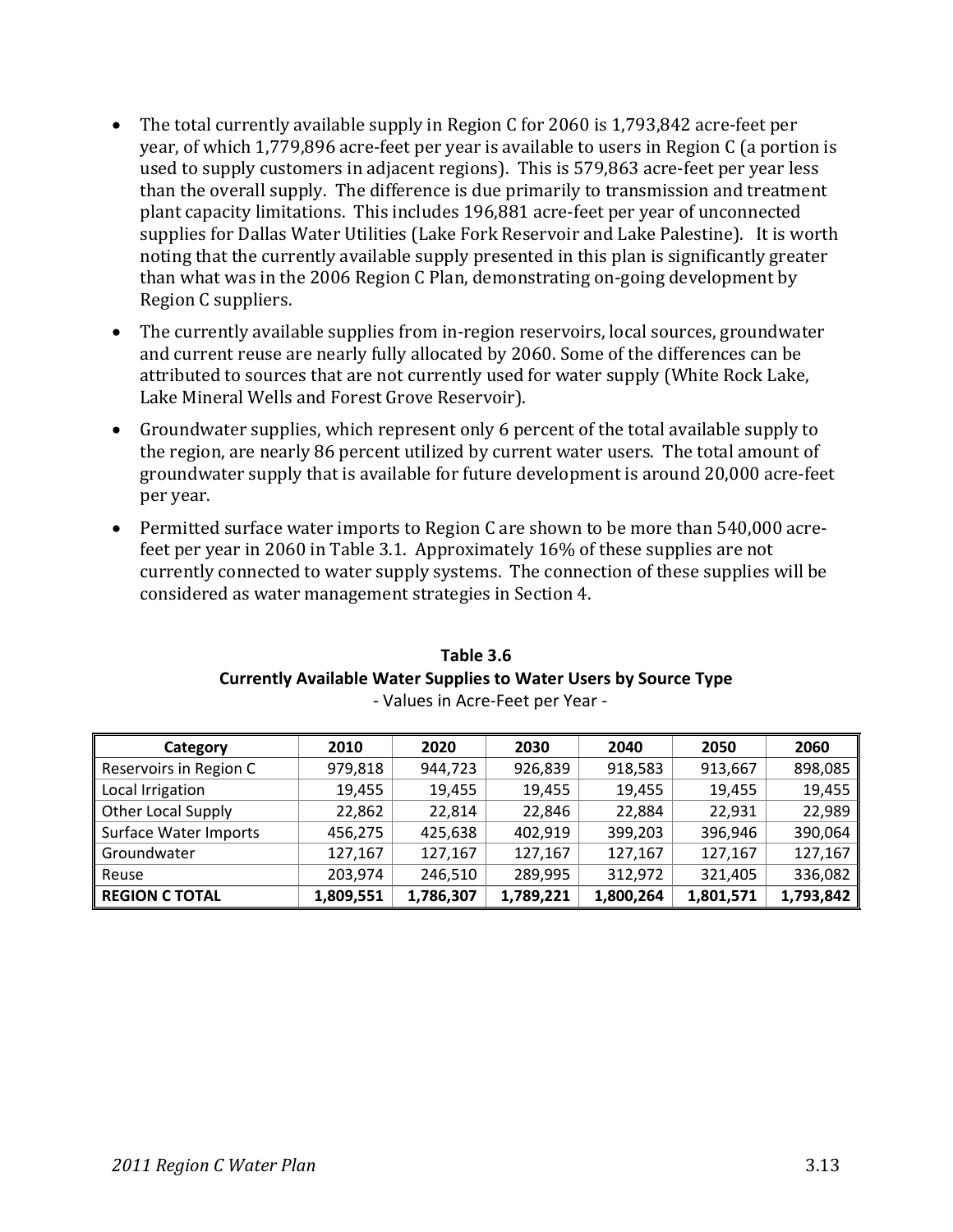**Figure 3.2 Currently Available Supplies to Region C Water Users**



**Table 3.7 Currently Available Supplies by County** ‐ Values in Acre‐Feet per Year ‐

| County               | 2010      | 2020      | 2030      | 2040      | 2050      | 2060      |
|----------------------|-----------|-----------|-----------|-----------|-----------|-----------|
| Collin               | 218,495   | 232,143   | 237,213   | 247,134   | 248,114   | 244,488   |
| Cooke                | 9,960     | 9,808     | 9,726     | 9,689     | 9,616     | 9,580     |
| <b>Dallas</b>        | 663,340   | 590,907   | 576,467   | 568,087   | 564,482   | 557,655   |
| Denton               | 161,271   | 157,547   | 173,000   | 184,534   | 193,216   | 197,705   |
| <b>Ellis</b>         | 39,346    | 42,177    | 47,403    | 51,536    | 53,370    | 53,512    |
| Fannin               | 42,279    | 42,134    | 42,410    | 42,994    | 43,524    | 43,482    |
| Freestone            | 34,466    | 34,511    | 33,802    | 32,958    | 32,275    | 31,660    |
| Grayson              | 46,883    | 46,182    | 46,186    | 45,922    | 45,767    | 45,803    |
| Henderson            | 20,209    | 14,728    | 14,808    | 14,771    | 14,829    | 14,895    |
| Jack                 | 6,801     | 7,137     | 7,333     | 7,531     | 7,729     | 7,929     |
| Kaufman              | 31,216    | 36,519    | 38,912    | 41,107    | 42,038    | 43,991    |
| Navarro              | 13,150    | 14,123    | 14,202    | 14,597    | 15,070    | 15,622    |
| Parker               | 31,567    | 43,302    | 47,461    | 47,544    | 47,041    | 46,031    |
| Rockwall             | 22,235    | 29,206    | 30,518    | 31,866    | 31,060    | 30,808    |
| Tarrant              | 413,906   | 428,973   | 413,111   | 405,083   | 399,809   | 398,030   |
| Wise                 | 44,620    | 45,268    | 42,958    | 41,561    | 40,041    | 38,705    |
| <b>Subtotal</b>      | 1,799,744 | 1,774,665 | 1,775,510 | 1,786,914 | 1,787,981 | 1,779,896 |
| <b>Other Regions</b> | 9,807     | 11,642    | 13,711    | 13,350    | 13,590    | 13,946    |
| <b>TOTAL</b>         | 1,809,551 | 1,786,307 | 1,789,221 | 1,800,264 | 1,801,571 | 1,793,842 |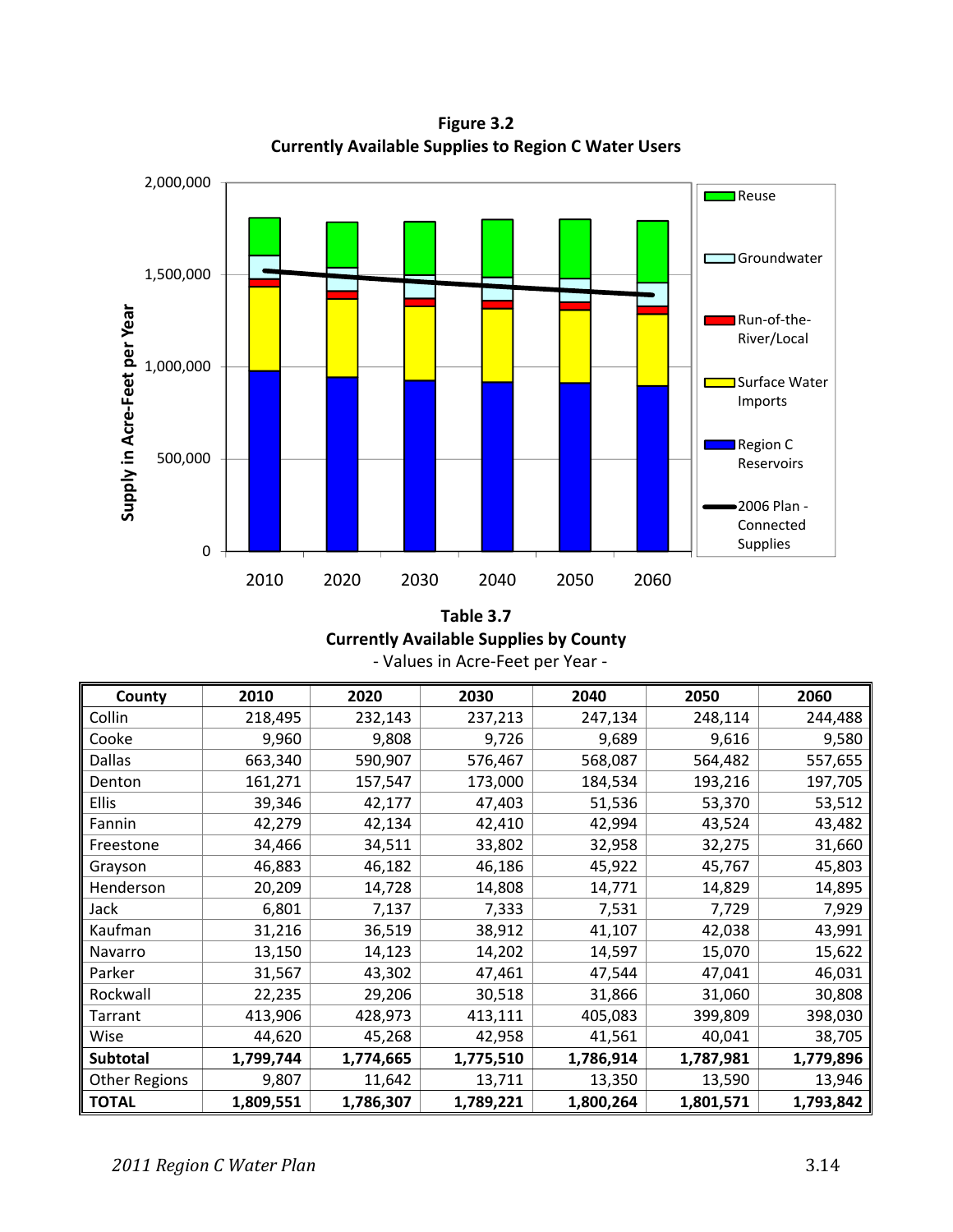### *3.3 Water Availability by Wholesale Water Provider (WWP)*

As part of the Senate Bill One planning process, the Texas Water Development Board requires development of water availability for each designated wholesale water provider. A wholesale water provider is defined as "any person or entity, including river authorities and irrigation districts, that has contracts to sell more than 1,000 acre‐feet of water wholesale in any one year during the five years immediately preceding the adoption of the last Regional Water Plan." (1) The planning groups are also required to designate any person or entity expected to contract to sell at least 1,000 acre‐feet per year of wholesale water during the planning period as a WWP. There are 41 entities in Region C that qualify as wholesale water providers (20 cities, 2 river authorities, and 19 water districts). Twelve of the wholesale water providers provide a large amount of wholesale water supplies to a number of customers and are discussed below as regional wholesale water providers. The remaining 29 supply less water to fewer customers and are discussed as local wholesale water providers. The 12 regional wholesale water providers are:

- Dallas Water Utilities
- Tarrant Regional Water District
- North Texas Municipal Water District
- City of Fort Worth
- Trinity River Authority
- Upper Trinity Regional Water District
- Greater Texoma Utility Authority
- Dallas County Park Cities Municipal Utility District
- City of Corsicana
- Sabine River Authority
- Sulphur River Water District
- Upper Neches River Municipal Water Authority

The 29 local wholesale water providers include:

- Argyle Water Supply Corporation
- City of Arlington
- Athens Municipal Water Authority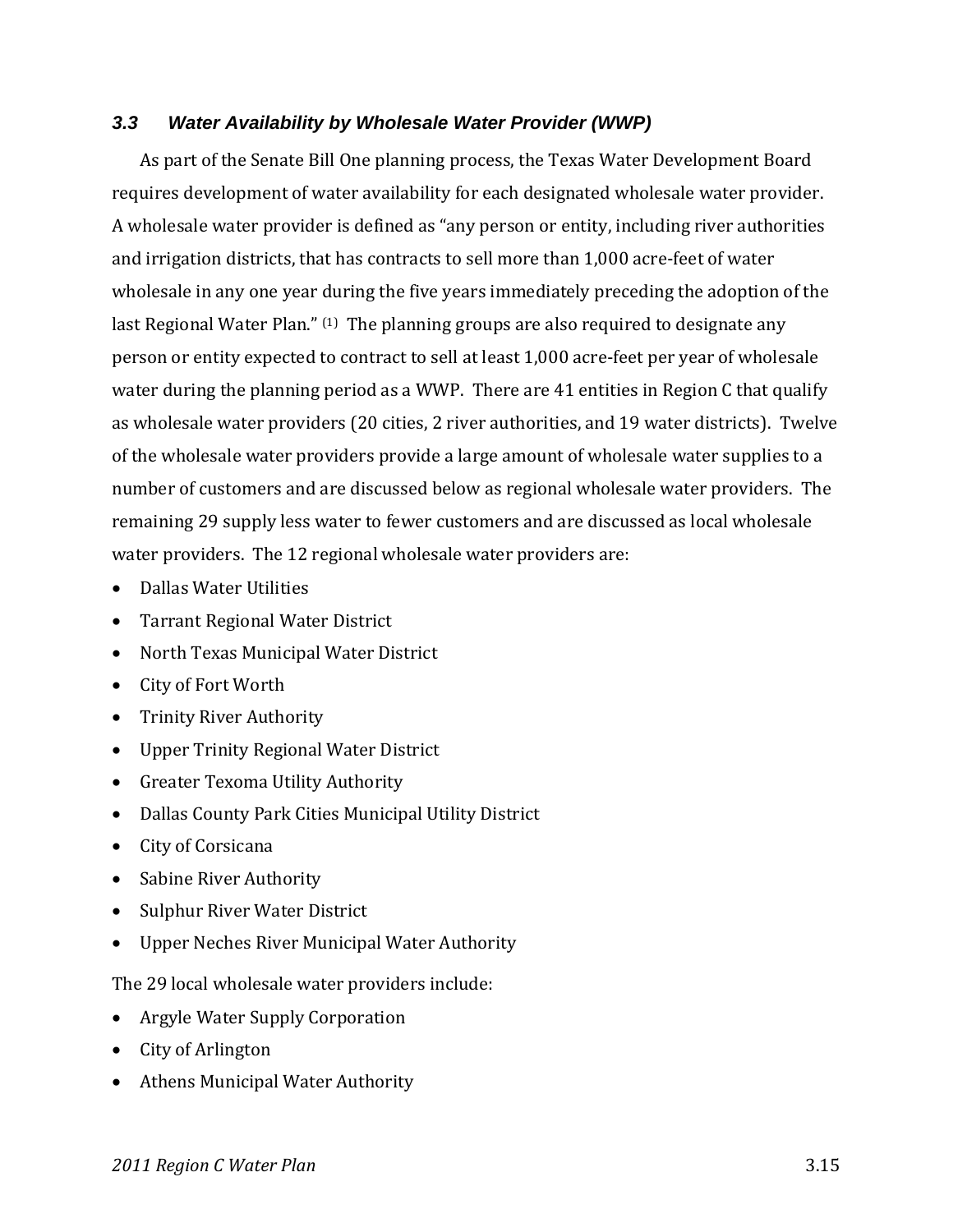- Bartonville Water Supply Corporation
- Bolivar Water Supply Corporation
- Dallas County WCID #6
- City of Denton
- East Cedar Creek Freshwater Supply District
- City of Ennis
- City of Forney
- City of Gainesville
- City of Garland
- City of Grand Prairie
- Lake Cities Municipal Utility Authority
- City of Mansfield
- City of Midlothian
- Mustang Special Utility District
- City of North Richland Hills
- City of Princeton
- Rockett Special Utility District
- City of Rockwall
- City of Seagoville
- City of Sherman
- City of Terrell
- Walnut Creek Special Utility District
- City of Waxahachie
- City of Weatherford
- West Cedar Creek Municipal Utility District
- Wise County Water Supply District

### *3.4 Water Supplies Currently Available to Regional Wholesale Water Providers*

Table 3.8 gives a summary of the supplies currently available to regional wholesale water providers serving Region C. As discussed in Section 3.2, currently available supplies are limited by existing physical facilities.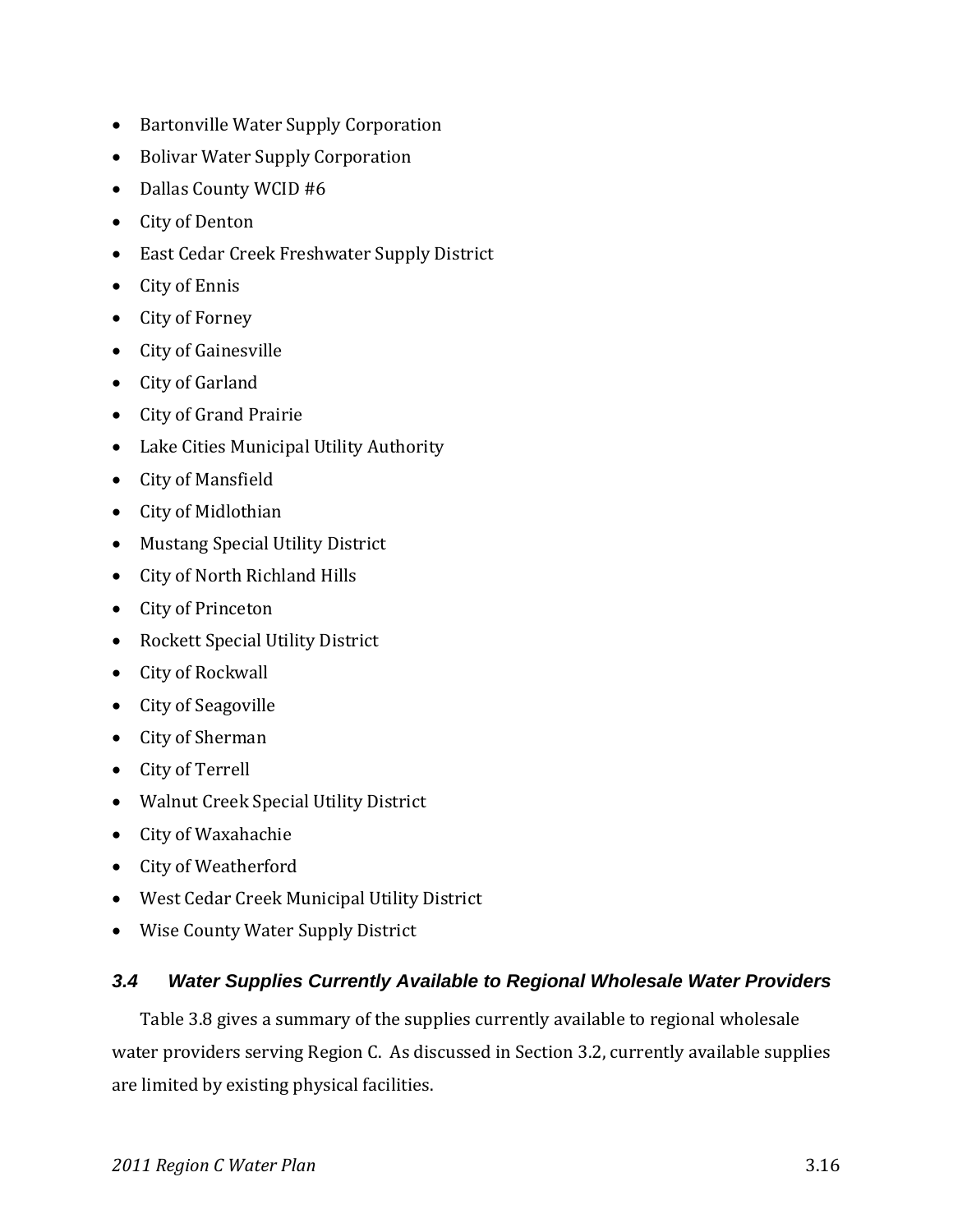| Table 3.8                                                                             |
|---------------------------------------------------------------------------------------|
| <b>Currently Available Supplies to Regional Wholesale Water Providers in Region C</b> |

|                         |                                            |         |         | <b>Water Supply Currently Available (Acre-Feet per Year)</b> |          |          |          |
|-------------------------|--------------------------------------------|---------|---------|--------------------------------------------------------------|----------|----------|----------|
| Provider                | <b>Source</b>                              | 2010    | 2020    | 2030                                                         | 2040     | 2050     | 2060     |
|                         | Lake Ray Roberts/Lake Lewisville<br>System | 184,801 | 183,733 | 182,665                                                      | 181,597  | 180,529  | 179,459  |
|                         | Lake Grapevine                             | 7,583   | 7,367   | 7,150                                                        | 6,933    | 6,717    | 6,500    |
|                         | Lake Ray Hubbard                           | 57,427  | 56,113  | 54,800                                                       | 53,487   | 52,173   | 50,860   |
|                         | Lake Ray Hubbard Temporary                 | 49,800  | 0       | 0                                                            | 0        | $\Omega$ | $\Omega$ |
| Dallas Water            | Lake Tawakoni                              | 183,619 | 182,251 | 180,882                                                      | 179,515  | 178,146  | 176,777  |
| Utilities               | Lake Fork                                  | 40,581  | 41,949  | 43,318                                                       | 44,685   | 46,054   | 47,423   |
|                         | Direct Reuse (Cedar Crest GC)              | 561     | 561     | 561                                                          | 561      | 561      | 561      |
|                         | <b>Indirect Reuse</b>                      | 29,961  | 42,046  | 53,147                                                       | 60,646   | 69,861   | 85,000   |
|                         | White Rock Lake (Irrigation Only)          | 3,500   | 3,200   | 2,900                                                        | 2,600    | 2,300    | 2,000    |
|                         | <b>DWU Total</b>                           | 557,833 | 517,220 | 525,423                                                      | 530,024  | 536,341  | 548,580  |
|                         | West Fork System                           | 109,833 | 109,167 | 108,500                                                      | 107,833  | 107,167  | 106,500  |
|                         | Lake Benbrook                              | 6,833   | 6,833   | 6,833                                                        | 6,833    | 6,833    | 6,833    |
| <b>Tarrant Regional</b> | <b>Cedar Creek Lake</b>                    | 175,000 | 175,000 | 175,000                                                      | 175,000  | 175,000  | 175,000  |
| <b>Water District</b>   | Richland-Chambers Res.                     | 210,000 | 210,000 | 210,000                                                      | 210,000  | 210,000  | 210,000  |
|                         | <b>Richland-Chambers Reuse</b>             | 10,000  | 10,000  | 10,000                                                       | 10,000   | 10,000   | 10,000   |
|                         | <b>TRWD Total</b>                          | 511,666 | 511,000 | 510,333                                                      | 509,666  | 509,000  | 508,333  |
|                         | Lake Lavon                                 | 112,033 | 110,767 | 109,500                                                      | 108,233  | 106,967  | 105,700  |
|                         | Lake Texoma                                | 77,300  | 77,300  | 77,300                                                       | 77,300   | 77,300   | 77,300   |
|                         | Lake Chapman                               | 47,132  | 47,132  | 47,132                                                       | 47,132   | 47,132   | 47,132   |
| North Texas             | <b>Wilson Creek Reuse</b>                  | 50,000  | 60,941  | 71,882                                                       | 71,882   | 71,882   | 71,882   |
| <b>Municipal Water</b>  | Lake Bonham                                | 5,340   | 5,340   | 5,340                                                        | 5,340    | 5,340    | 5,340    |
| District                | East Fork Reuse                            | 51,790  | 67,148  | 87,102                                                       | 102,000  | 102,000  | 102,000  |
|                         | Interim GTUA                               | 15,500  | 0       | $\Omega$                                                     | $\Omega$ | $\Omega$ | $\Omega$ |
|                         | <b>Upper Sabine Basin</b>                  | 49,718  | 29,646  | 9,573                                                        | 9,501    | 9,428    | 9,356    |
|                         | <b>Direct Reuse</b>                        | 2,695   | 2,695   | 2,695                                                        | 2,695    | 2,695    | 2,695    |
|                         | <b>NTMWD Total</b>                         | 411,508 | 400,969 | 410,524                                                      | 424,083  | 422,744  | 421,405  |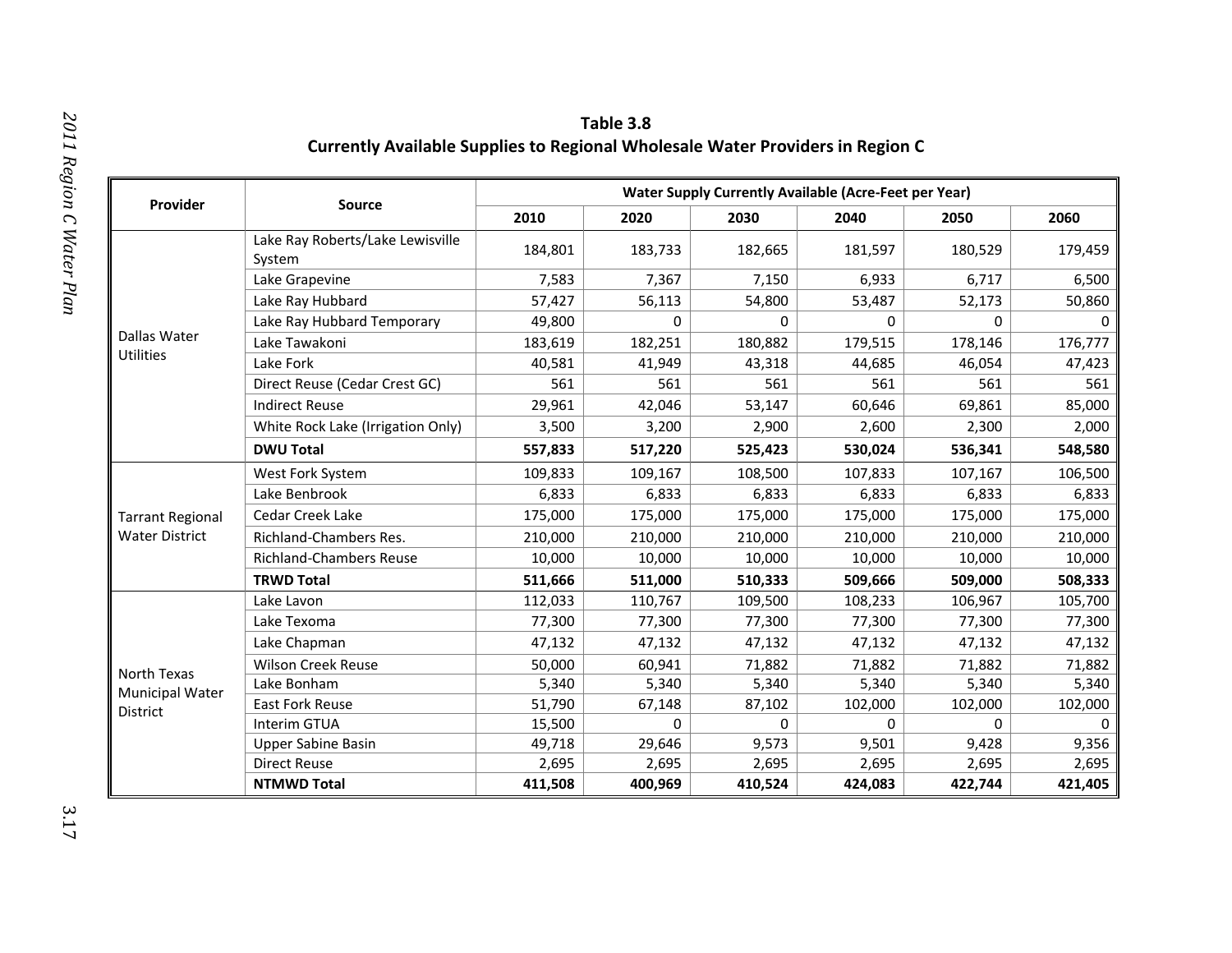#### **Table 3.8, Continued**

|                                            | <b>Water Supply Currently Available (Acre-Feet per Year)</b><br><b>Source</b> |         |          |         |         |                                                                                                                                                                                                                    |          |
|--------------------------------------------|-------------------------------------------------------------------------------|---------|----------|---------|---------|--------------------------------------------------------------------------------------------------------------------------------------------------------------------------------------------------------------------|----------|
| Provider                                   |                                                                               | 2010    | 2020     | 2030    | 2040    | 2050                                                                                                                                                                                                               | 2060     |
|                                            | <b>TRWD Supplies</b>                                                          | 247,979 | 277,748  | 277,748 | 277,748 | 277,748                                                                                                                                                                                                            | 277,748  |
| City of Fort Worth                         | <b>Direct Reuse</b>                                                           | 897     | 897      | 897     | 897     | 897                                                                                                                                                                                                                | 897      |
|                                            | Fort Worth Total                                                              | 248,876 | 278,645  | 278,645 | 278,645 | 278,645<br>6,644<br>300<br>15,308<br>8,432<br>20,000<br>13,379<br>64,063<br>66,192<br>130,255<br>13,268<br>39,087<br>$\Omega$<br>0<br>6,634<br>897<br>59,886<br>81,500<br>8,000<br>5,600<br>560<br>5,400<br>19,560 | 278,645  |
|                                            | Joe Pool Lake (Midlothian)                                                    | 5,954   | 7,104    | 6,951   | 6,798   |                                                                                                                                                                                                                    | 6,491    |
|                                            | Joe Pool Lake (Grand Prairie)                                                 | 300     | 300      | 300     | 300     |                                                                                                                                                                                                                    | 300      |
|                                            | Navarro Mills Lake                                                            | 19,342  | 18,333   | 17,325  | 16,317  |                                                                                                                                                                                                                    | 14,300   |
|                                            | <b>Bardwell Lake</b>                                                          | 9,600   | 9,600    | 9,295   | 8,863   |                                                                                                                                                                                                                    | 8,000    |
| <b>Trinity River Authority</b>             | Lake Livingston (Region C)                                                    | 20,000  | 20,000   | 20,000  | 20,000  |                                                                                                                                                                                                                    | 20,000   |
|                                            | Reuse (Region C)                                                              | 13,248  | 13,379   | 13,379  | 13,379  |                                                                                                                                                                                                                    | 13,379   |
|                                            | Subtotal                                                                      | 68,444  | 68,716   | 67,250  | 65,657  |                                                                                                                                                                                                                    | 62,470   |
|                                            | <b>TRWD</b>                                                                   | 56,456  | 72,279   | 70,266  | 68,519  |                                                                                                                                                                                                                    | 63,352   |
|                                            | <b>TRA Total in Region C</b>                                                  | 124,900 | 140,995  | 137,516 | 134,176 |                                                                                                                                                                                                                    | 125,822  |
|                                            | Lake Chapman                                                                  | 13,268  | 13,268   | 13,268  | 13,268  |                                                                                                                                                                                                                    | 13,268   |
|                                            | <b>DWU Contract</b>                                                           | 8,290   | 36,549   | 42,664  | 41,267  |                                                                                                                                                                                                                    | 35,226   |
| <b>Upper Trinity Regional</b>              | Denton                                                                        | 4,069   | $\Omega$ | 0       |         |                                                                                                                                                                                                                    | $\Omega$ |
| <b>Water District</b>                      | Chapman Reuse                                                                 | 6,634   | 6,634    | 6,634   | 6,634   |                                                                                                                                                                                                                    | 6,634    |
|                                            | <b>Direct Reuse</b>                                                           | 897     | 897      | 897     | 897     |                                                                                                                                                                                                                    | 897      |
|                                            | <b>UTRWD Total</b>                                                            | 33,158  | 57,348   | 63,463  | 62,066  |                                                                                                                                                                                                                    | 56,025   |
|                                            | Lake Texoma Raw Water                                                         | 81,500  | 81,500   | 81,500  | 81,500  |                                                                                                                                                                                                                    | 81,500   |
|                                            | Delivery Limited by WTP<br>Capacity                                           | 8,000   | 8,000    | 8,000   | 8,000   |                                                                                                                                                                                                                    | 8,000    |
| Greater Texoma<br><b>Utility Authority</b> | Usable Lk Texoma Raw Water                                                    | 5,600   | 5,600    | 5,600   | 5,600   |                                                                                                                                                                                                                    | 5,600    |
|                                            | Dennison (for Pottsboro)                                                      | 560     | 560      | 560     | 560     |                                                                                                                                                                                                                    | 560      |
|                                            | NTMWD (Collin-Grayson MA)                                                     | 1,928   | 5,400    | 5,400   | 5,400   |                                                                                                                                                                                                                    | 5,400    |
|                                            | <b>GTUA Total</b>                                                             | 16,088  | 19,560   | 19,560  | 19,560  |                                                                                                                                                                                                                    | 19,560   |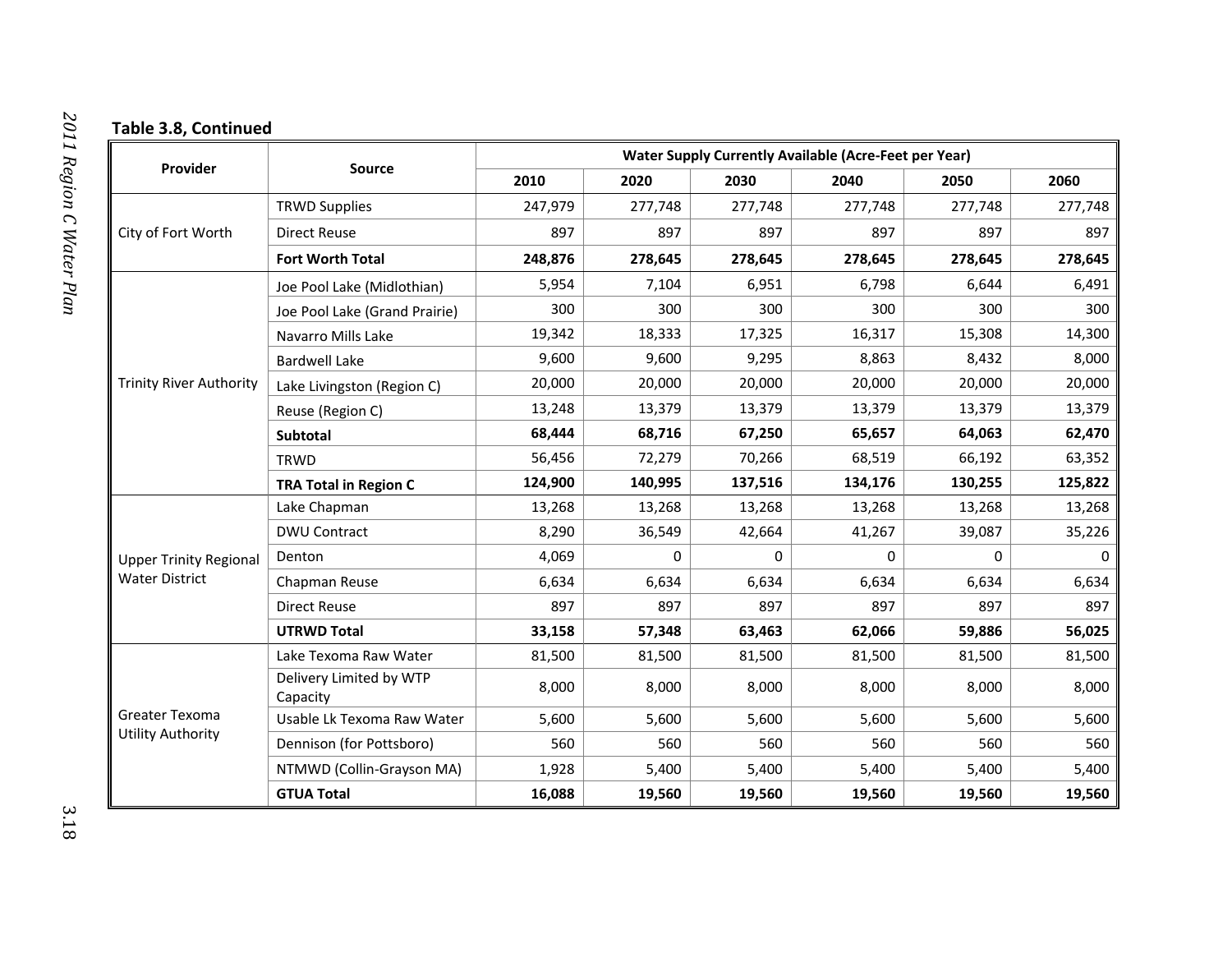#### **Table 3.8, Continued**

|                                         |                                           | <b>Water Supply Currently Available (Acre-Feet per Year)</b> |           |           |           |                                                                                                                                                                      |           |  |  |
|-----------------------------------------|-------------------------------------------|--------------------------------------------------------------|-----------|-----------|-----------|----------------------------------------------------------------------------------------------------------------------------------------------------------------------|-----------|--|--|
| Provider                                | <b>Source</b>                             | 2010                                                         | 2020      | 2030      | 2040      | 2050<br>16,450<br>4,276<br>20,726<br>11,210<br>2,242<br>13,452<br>178,146<br>9,428<br>35,379<br>117,400<br>0<br>50,775<br>391,128<br>750,000<br>147,100<br>1,288,228 | 2060      |  |  |
|                                         | Lake Grapevine                            | 17,050                                                       | 16,900    | 16,750    | 16,600    |                                                                                                                                                                      | 16,300    |  |  |
| Dallas County Park<br><b>Cities MUD</b> | <b>Grapevine Reuse</b>                    | 3,317                                                        | 3,696     | 3,964     | 4,142     |                                                                                                                                                                      | 4,386     |  |  |
|                                         | <b>DCPCMUD Total</b>                      | 20,367                                                       | 20,596    | 20,714    | 20,742    |                                                                                                                                                                      | 20,686    |  |  |
|                                         | Navarro Mills Lake (from TRA)             | 11,210                                                       | 11,210    | 11,210    | 11,210    |                                                                                                                                                                      | 11,210    |  |  |
| City of Corsicana                       | Richland Chambers/Halbert                 | 2,242                                                        | 2,242     | 2,242     | 2,242     |                                                                                                                                                                      | 2,242     |  |  |
|                                         | <b>Total (Limited by WTP</b><br>Capacity) | 13,452                                                       | 13,452    | 13,452    | 13,452    |                                                                                                                                                                      | 13,452    |  |  |
|                                         | Lake Tawakoni (Dallas)                    | 183,619                                                      | 182,251   | 180,882   | 179,515   |                                                                                                                                                                      | 176,777   |  |  |
|                                         | Lake Tawakoni (NTMWD)                     | 9,718                                                        | 9,646     | 9,573     | 9,501     |                                                                                                                                                                      | 9,356     |  |  |
|                                         | Lake Tawakoni (Others)                    | 36,469                                                       | 36,197    | 35,925    | 35,651    |                                                                                                                                                                      | 35,107    |  |  |
|                                         | Lake Fork (Dallas) - Trinity<br>Basin     | 120,000                                                      | 119,943   | 119,095   | 118,248   |                                                                                                                                                                      | 116,551   |  |  |
| Sabine River Authority                  | Lake Fork (Dallas) - Sabine<br>Basin      | 791                                                          | 0         | $\Omega$  | 0         |                                                                                                                                                                      | 0         |  |  |
|                                         | Lake Fork (Others)                        | 52,244                                                       | 51,877    | 51,510    | 51,142    |                                                                                                                                                                      | 50,409    |  |  |
|                                         | <b>Subtotal Upper Basin</b>               | 402,842                                                      | 399,913   | 396,985   | 394,057   |                                                                                                                                                                      | 388,200   |  |  |
|                                         | <b>Toledo Bend Lake</b>                   | 750,000                                                      | 750,000   | 750,000   | 750,000   |                                                                                                                                                                      | 750,000   |  |  |
|                                         | Sabine Run-of-River                       | 147,100                                                      | 147,100   | 147,100   | 147,100   |                                                                                                                                                                      | 147,100   |  |  |
|                                         | <b>SRA Total</b>                          | 1,299,942                                                    | 1,297,013 | 1,294,085 | 1,291,157 |                                                                                                                                                                      | 1,285,300 |  |  |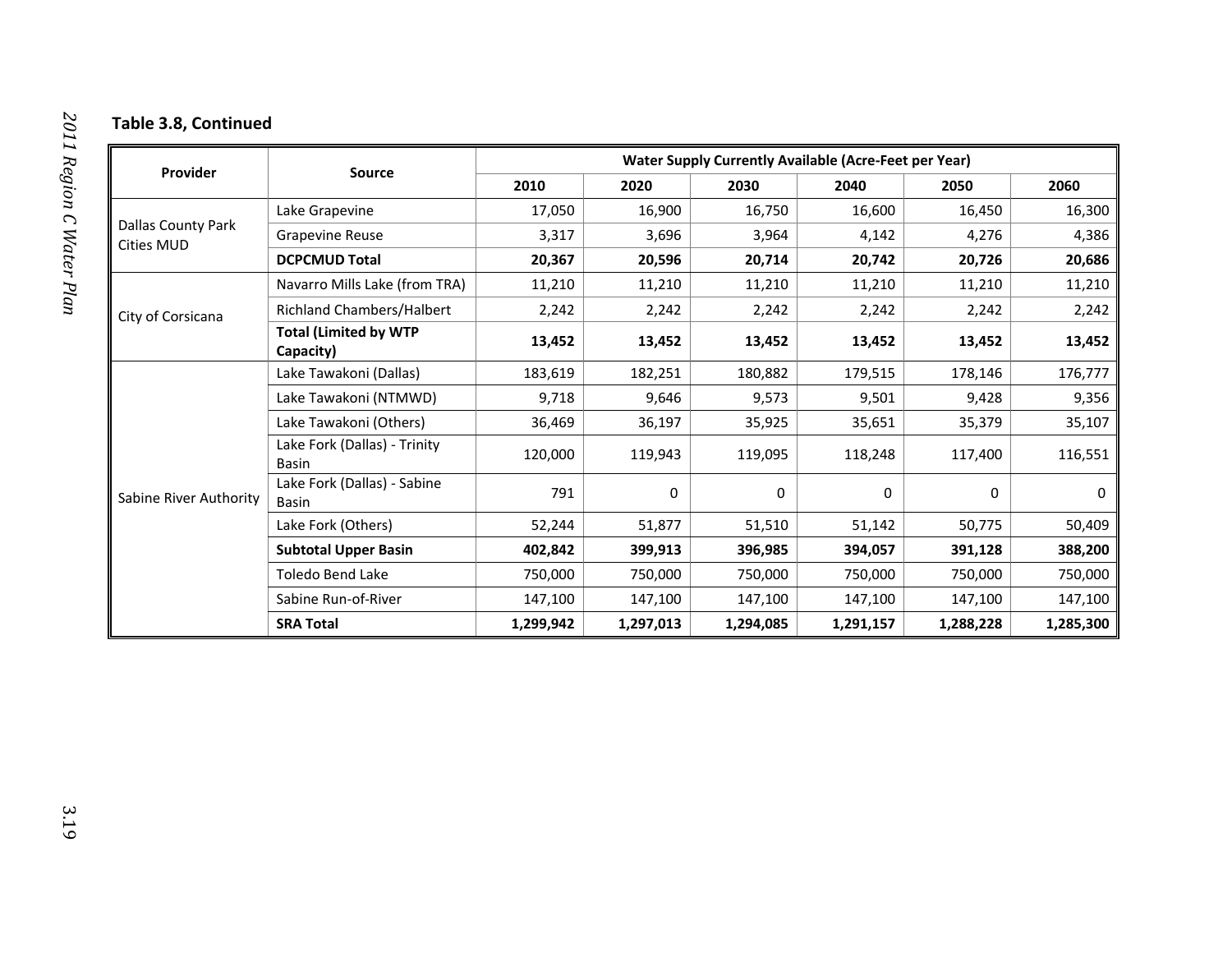#### **Table 3.8, Continued**

|                                                                  | <b>Source</b>                          | <b>Water Supply Currently Available (Acre-Feet per Year)</b> |         |         |          |          |         |  |  |
|------------------------------------------------------------------|----------------------------------------|--------------------------------------------------------------|---------|---------|----------|----------|---------|--|--|
| <b>Provider</b>                                                  |                                        | 2010                                                         | 2020    | 2030    | 2040     | 2050     | 2060    |  |  |
|                                                                  | Lake Chapman (UTRWD)                   | 13,268                                                       | 13,268  | 13,268  | 13,268   | 13,268   | 13,268  |  |  |
| Sulphur River Water<br><b>District</b>                           | Lake Chapman (NTMWD<br>through Cooper) | 883                                                          | 883     | 883     | 883      | 883      | 883     |  |  |
|                                                                  | Lake Chapman (Other)                   | 14,933                                                       | 14,933  | 14,933  | 14,933   | 14,933   | 14,933  |  |  |
|                                                                  | <b>SRWD Total</b>                      | 29,084                                                       | 29,084  | 29,084  | 29,084   | 29,084   | 29,084  |  |  |
|                                                                  | <b>SRWD to Region C</b>                | 14,151                                                       | 14,151  | 14,151  | 14,151   | 14,151   | 14,151  |  |  |
|                                                                  | Lake Palestine (Dallas)                | 112,881                                                      | 111,776 | 110,670 | 109,563  | 108,455  | 107,347 |  |  |
| <b>Upper Neches River</b><br><b>Municipal Water</b><br>Authority | Lake Palestine (Other<br>Committed)    | 94,577                                                       | 93,641  | 92,705  | 91,770   | 90,837   | 89,903  |  |  |
|                                                                  | Lake Palestine (Uncommitted)           | 0                                                            | 0       | 0       | $\Omega$ | $\Omega$ | 0       |  |  |
|                                                                  | <b>UNRMWA Total</b>                    | 207,458                                                      | 205,417 | 203,375 | 201,333  | 199,292  | 197,250 |  |  |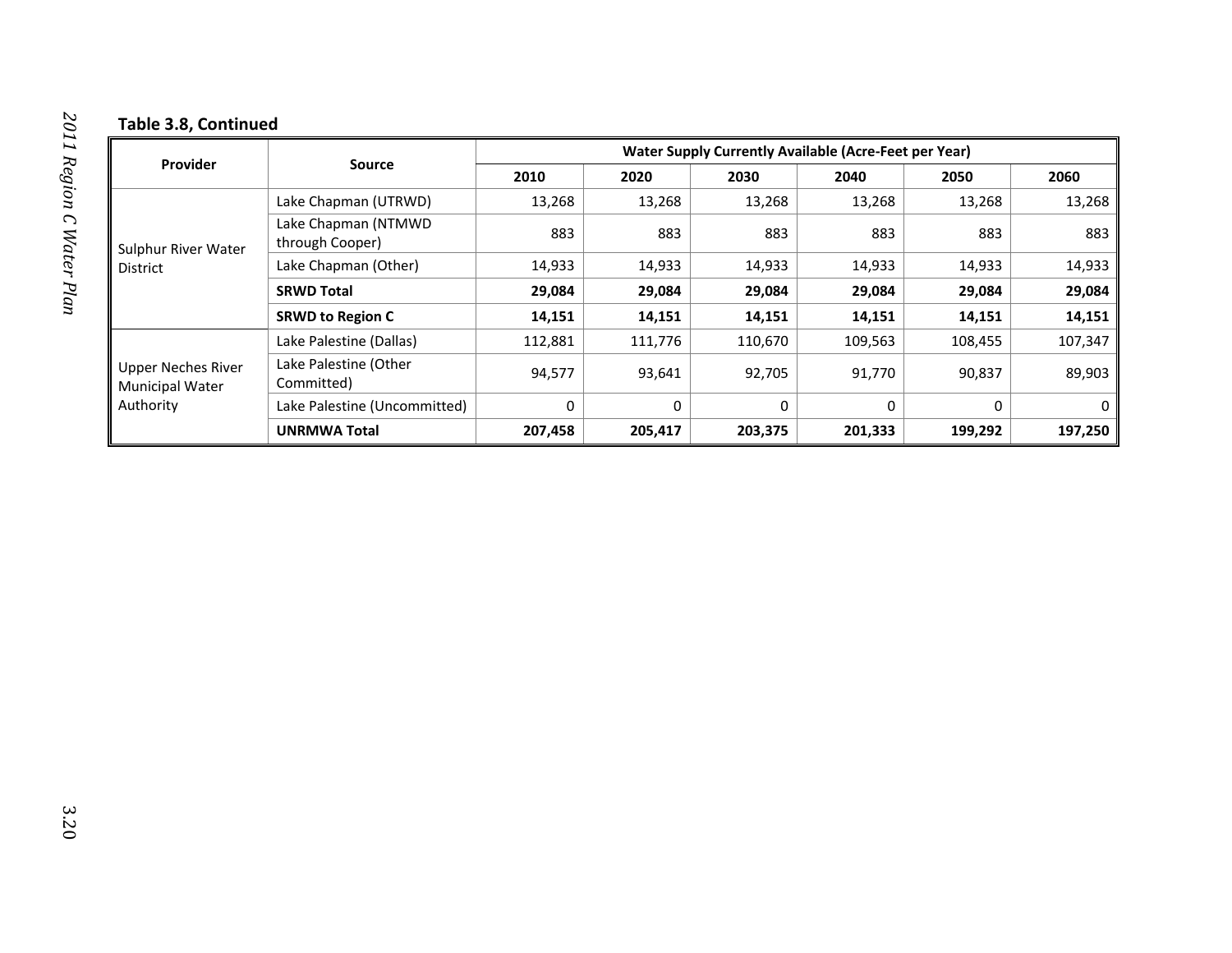#### Dallas Water Utilities

Figure 3.3 shows the currently available supply for Dallas Water Utilities (DWU). DWU's currently available supply sources include Lake Ray Hubbard, Lake Tawakoni (in Region D), the Ray Roberts/Lewisville Lake/Elm Fork System, Dallas' share of Grapevine Lake, White Rock Lake (irrigation only), direct reuse, indirect reuse of specified return flows above its lakes, and a portion of DWU's share of the Lake Fork supply (in Region D). The first phase of DWU's connection to Lake Fork (a pipeline from Lake Fork to Tawakoni) was completed since the last round of planning. The next phase of the connection (a 144" pipeline to replace the existing 84" and 72" pipelines from Tawakoni to Dallas) is scheduled to be completed in the next five years. The first phase allows DWU to utilize approximately 30% of their Lake Fork supply. Lake Palestine (in Region I) is a significant supply source for DWU that is not currently connected to DWU's system. The estimated reliable supply for DWU from currently available sources (which excludes 70% of Lake Fork Reservoir and all of Lake Palestine, since they are not connected) is 557,833 acre‐feet per year as of the year 2010 and 548,580 acre‐feet per year in 2060.



**Figure 3.3 Currently Available Water Supplies for Dallas Water Utilities**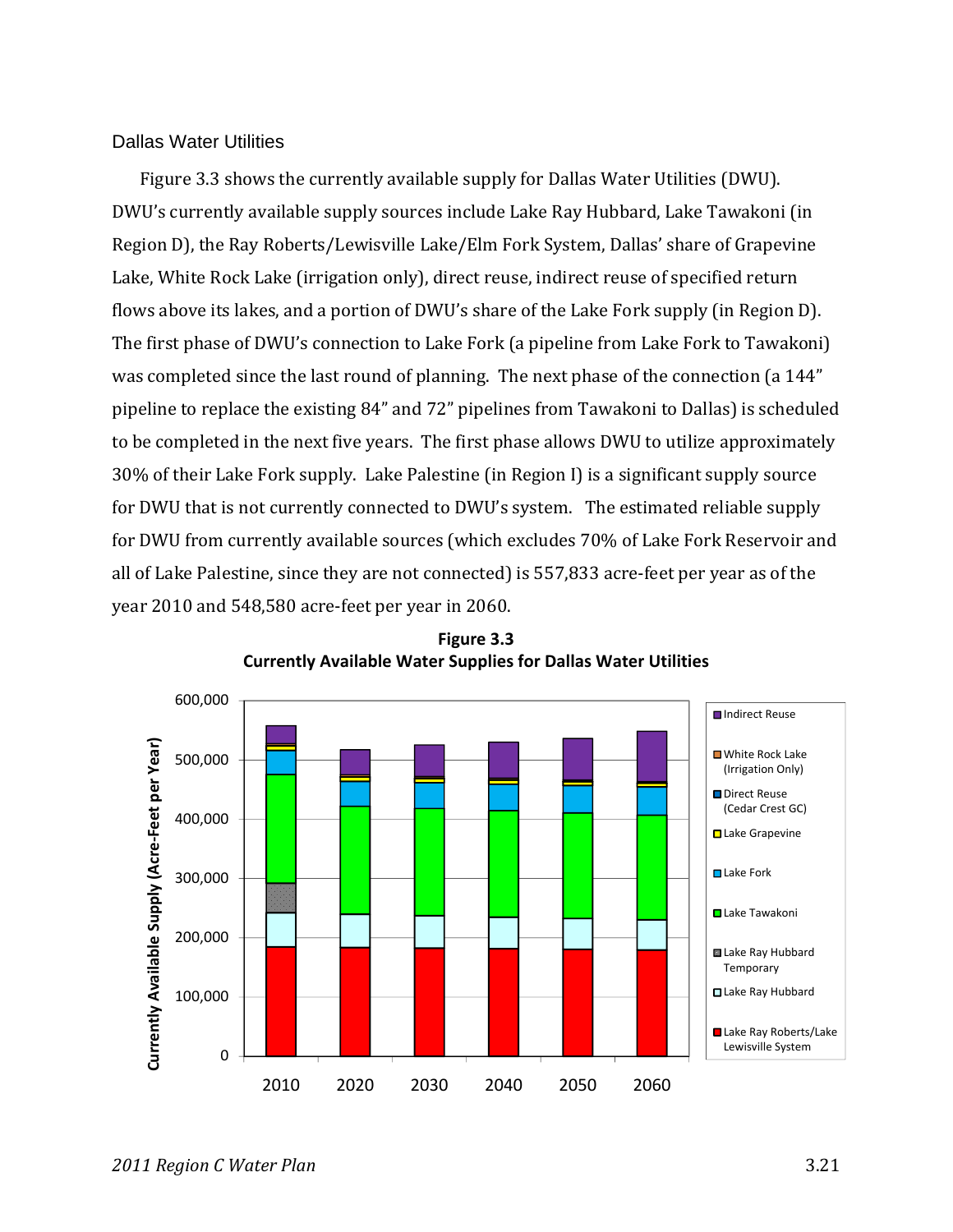#### Tarrant Regional Water District

Figure 3.4 shows the currently available water supply for Tarrant Regional Water District (TRWD). TRWD's water supply system includes Cedar Creek Reservoir, Richland‐ Chambers Reservoir, Richland‐Chambers reuse supply, Benbrook Lake, Lake Bridgeport, Eagle Mountain Lake and Lake Worth (owned by Fort Worth). Lakes Bridgeport, Eagle Mountain, and Worth are operated as the West Fork system. The currently available water supply as of 2060 is 508,333 acre‐feet per year on a firm yield basis. The Richland‐ Chambers Reservoir reuse project is an existing water supply source that was a water management strategy for TRWD in the *2006 Region C Water Plan* (2). This project adds 10,000 acre‐feet per year of currently available supply to the TRWD system. The water is used for municipal, mining, industrial, and agricultural purposes. Further development of the Richland‐Chambers Reservoir reuse project is a water management strategy for TRWD and is discussed in Chapter 4. TRWD also has a water right allowing it to divert return flows from the Trinity River into Cedar Creek Reservoir. This project is a water management strategy for TRWD and is discussed in more detail in Chapter 4.



**Figure 3.4 Currently Available Water Supplies for the Tarrant Regional Water District**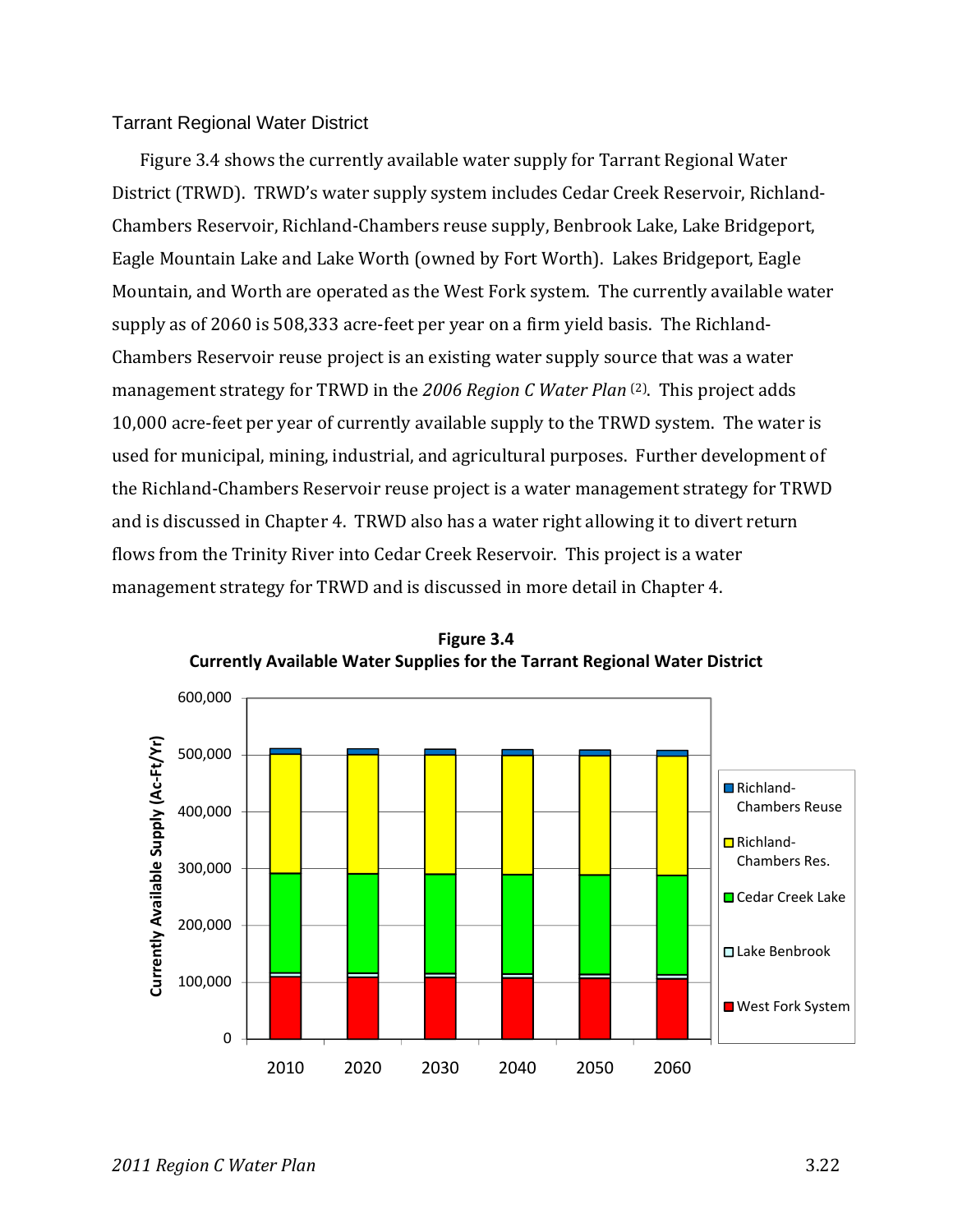#### North Texas Municipal Water District

Figure 3.5 shows the currently available water supply for the North Texas Municipal Water District (NTMWD). NTMWD's sources of supply include Lake Lavon, Lake Texoma, Chapman Lake (in Region D), direct reuse from several NTMWD wastewater treatment plants, return flows into the Lake Lavon watershed, Bonham Lake, return flows from the East Fork Raw Water Supply Project, raw water from the Upper Sabine Basin, and an interim raw water supply from GTUA. The East Fork Raw Water Supply Project, Upper Sabine Basin supply, interim GTUA supply, additional yield from Lake Lavon, and additional Wilson Creek Wastewater Treatment Plant reuse were all water management strategies for NTMWD in the *2006 Region C Water Plan* (2).



**Figure 3.5 Currently Available Water Supplies for the North Texas Municipal Water District**

#### City of Fort Worth

Fort Worth obtains raw water from the Tarrant Regional Water District and sells treated water to wholesale and retail customers. The City currently provides reuse water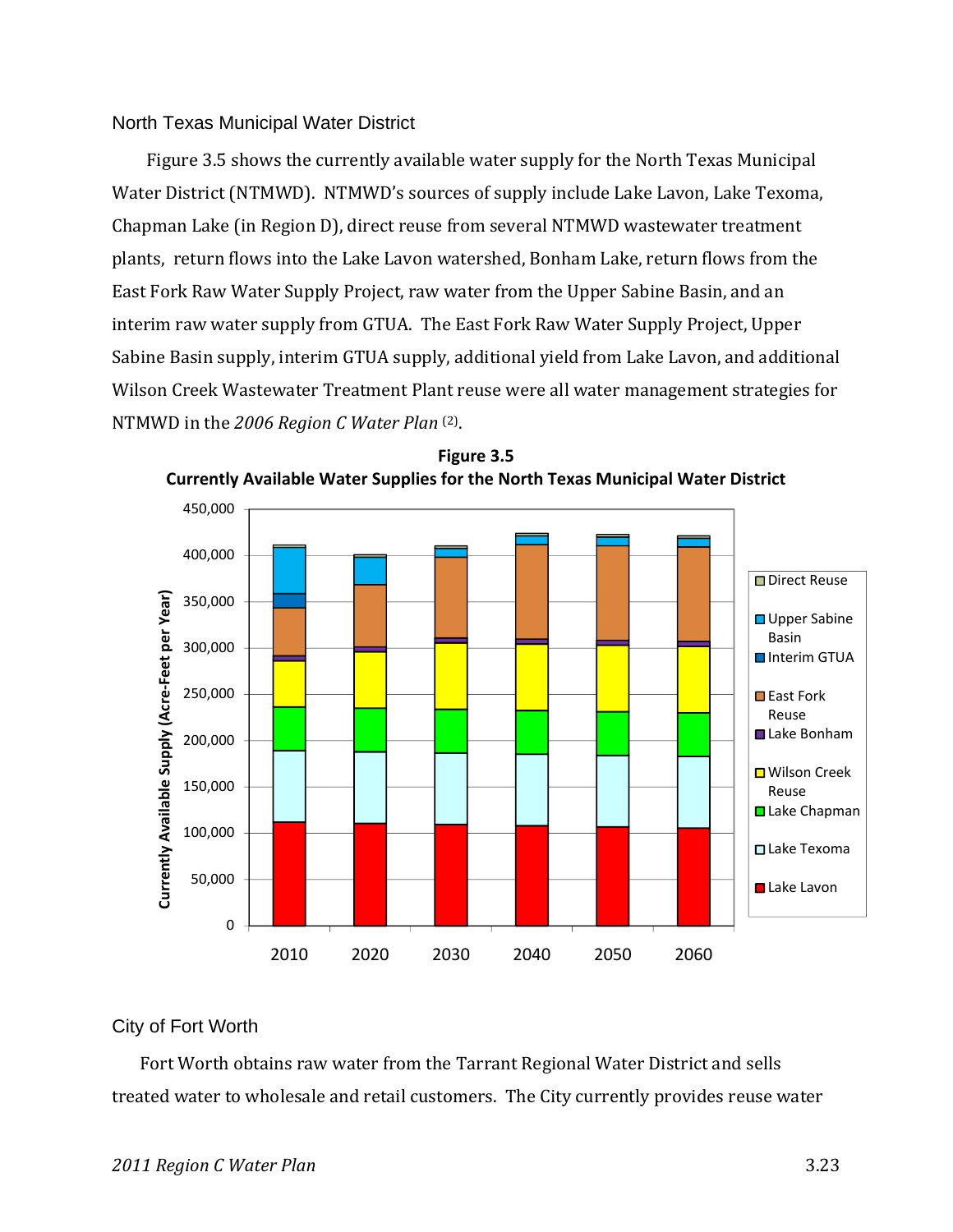for golf course irrigation and is expanding its system to provide reuse water to the City of Arlington, City of Euless, Dallas‐Fort Worth International Airport, and additional retail customers within the Fort Worth city limits. As shown in Table 3.8, Fort Worth's currently available supply is between 248,876 acre‐feet per year and 278,645 acre‐feet per year throughout the planning period.

#### Trinity River Authority

The Trinity River Authority (TRA) has water rights in Joe Pool Lake, Navarro Mills Lake, and Bardwell Lake in Region C. TRA also imports water from Lake Livingston in Region H (by an upstream diversion from the Trinity River) and has permits and authorization for three reuse projects, two of which are in operation. TRA purchases water from the Tarrant Regional Water District for its Tarrant County water supply project and has plans to purchase water from TRWD for use in Ellis County. Based on the WAM and reuse permit amounts, TRA's independent supply in Region C from current sources is projected to be 62,470 acre‐feet as of 2060. This is in addition to the water it purchases from the Tarrant Regional Water District. The TRA has also received several recent water right amendments that will allow the diversion of up to 251,328 acre‐feet per year of return flows for beneficial use.

#### Upper Trinity Regional Water District

As shown in Table 3.8, the Upper Trinity Regional Water District (UTRWD) has water supply available from Chapman Lake (in Region D, purchased from the Sulphur River Water District), Dallas Water Utilities, City of Denton, and reuse projects. UTRWD provides treated water to customers in Denton County and surrounding counties. UTRWD has recently received a water right amendment which allows the District to divert from Lake Lewisville up to 9,664 acre-feet per year of return flows, originating from UTRWD's Lake Chapman water, for municipal and industrial purposes.

#### Greater Texoma Utility Authority

The Greater Texoma Utility Authority (GTUA) has water rights for 81,500 acre‐feet per year from Lake Texoma and sells raw water to Sherman, which operates a desalination and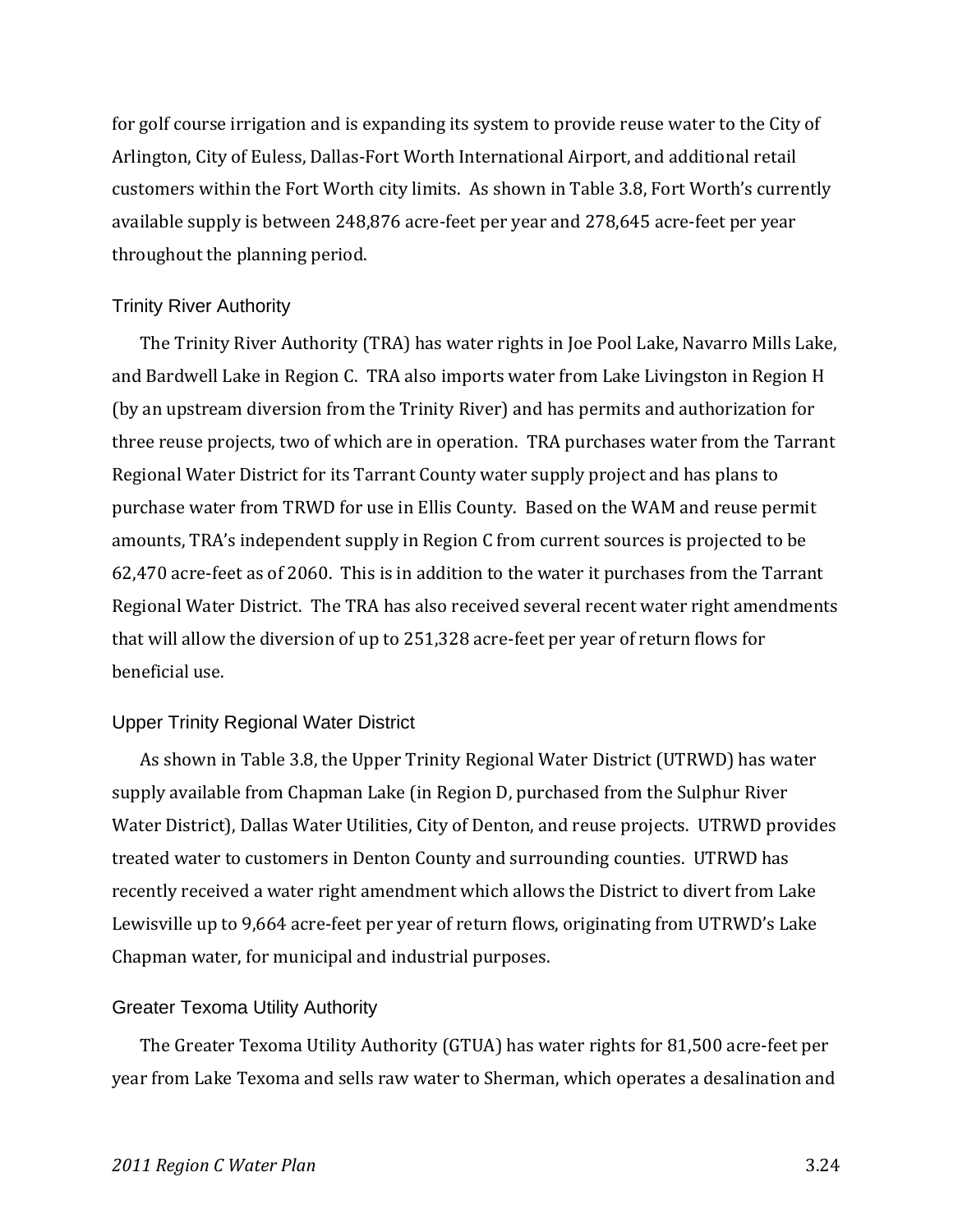treatment plant. Additional information regarding the Sherman Desalination Facility is provided in Appendix I. The yield of Lake Texoma is sufficient to provide 81,500 acre‐feet per year through the year 2060. Congress allocated 50,000 acre‐feet of storage in Lake Texoma from hydropower to municipal use for the GTUA. In early 2010, GTUA received a water right for this additional 50,000 acre-feet of storage and an additional 56,500 acrefeet per year of supply. This additional 56,500 acre-feet per year is combined with GTUA's previous right of 25,000 acre‐feet per year for a total of 81,500 acre‐feet per year.

#### Dallas County Park Cities MUD

Dallas Cities Park Cities Municipal Utility District (PCMUD) holds water rights in Grapevine Lake and supplies treated water to Highland Park and University Park in Dallas County. PCMUD also has a contract with the City of Grapevine allowing Grapevine to reuse return flows discharged to Grapevine Lake from Grapevine's Peach Street WWTP.

#### City of Corsicana

The City of Corsicana purchases water from Navarro Mills Lake from the Trinity River Authority. The firm yield of the lake ranges from 19,342 acre‐feet per year in 2010 to14,300 acre‐feet per year in 2060. The currently available supply for the City of Corsicana is limited by the capacity of its Navarro Mills water treatment plant to 11,210 acre‐feet per year. Corsicana also has water rights in Lake Halbert and Richland‐Chambers Reservoir, which was recently connected to the City's system. With the connection to Richland‐Chambers Reservoir, the combined firm yield from Corsicana's share of Richland‐ Chambers Reservoir and from Lake Halbert is 13,830 acre‐feet per year as of 2060. The currently available supply to Corsicana from Richland‐Chambers Reservoir and Lake Halbert is 2,242 acre‐feet per year because it is limited by the water treatment plant capacity at Lake Halbert.

#### Sabine River Authority

As shown in Table 3.8, the Sabine River Authority (SRA) has water supplies available from Lake Tawakoni and Lake Fork Reservoir in Region D and from Toledo Bend Reservoir and a run-of-the-river water right in Region I. SRA supplies water to Region C from Lake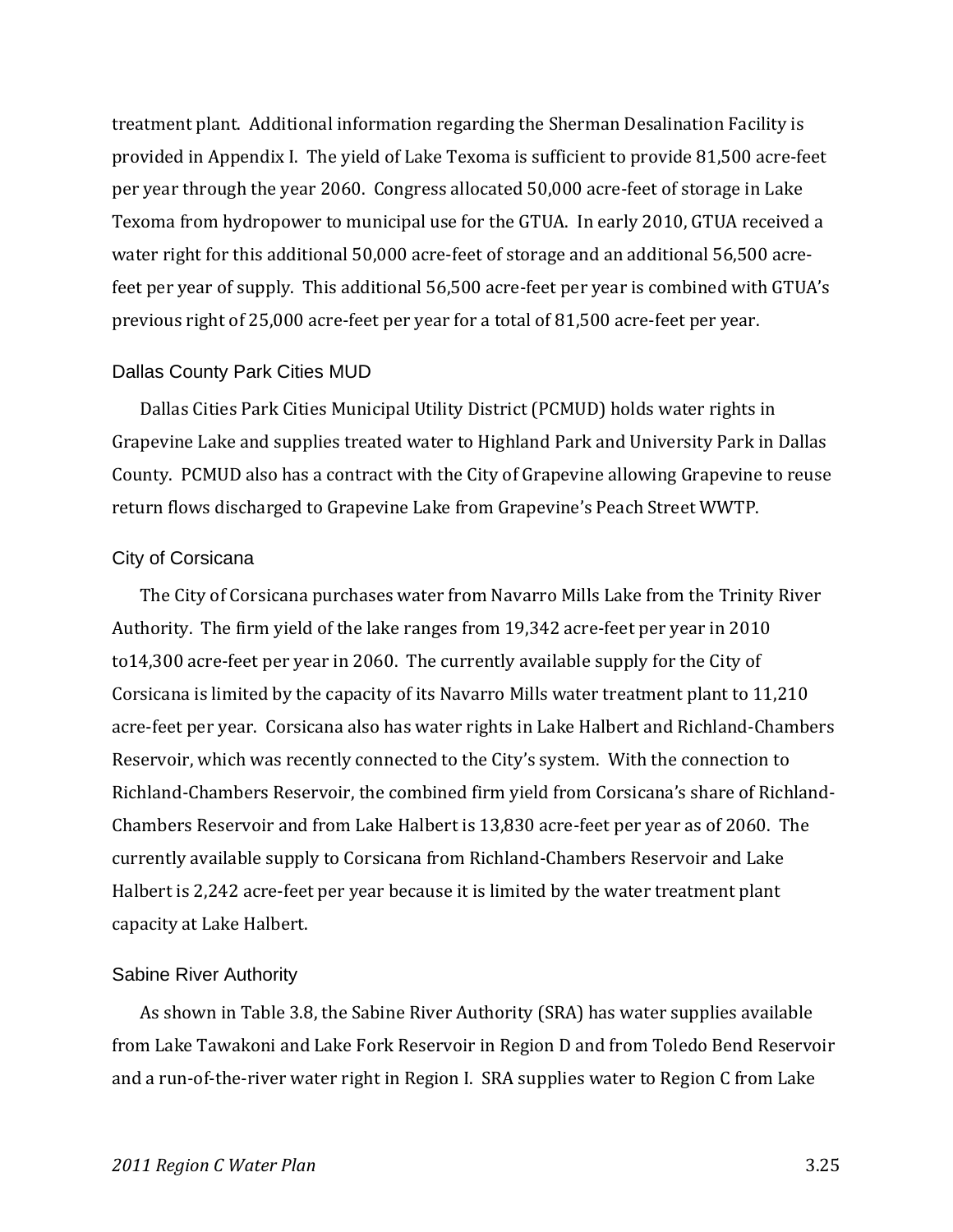Tawakoni and Lake Fork Reservoir through sales to Dallas Water Utilities and North Texas Municipal Water District. SRA also supplies water to other water suppliers in the Upper Sabine Basin, mostly located in Region D (but with some service in Region C). SRA's supplies from Lake Tawakoni and Lake Fork Reservoir are fully committed, but SRA has significant uncommitted supplies in Toledo Bend Reservoir.

### Sulphur River Water District

The Sulphur River Water District (SRWD) holds water rights in Chapman Lake in Region C. SRWD supplies Chapman Lake raw water to UTRWD in Region C and suppliers in Region D.

### Upper Neches River Municipal Water Authority

The Upper Neches River Municipal Water Authority (UNRMWA) holds water rights in Lake Palestine in Region I and has a contract to provide water to Dallas Water Utilities in Region C. UNRMWA also provides water from Lake Palestine to suppliers in Region I. DWU has not yet developed the facilities to deliver Lake Palestine water to DWU and plans to connect this supply in the future.

### *3.5 Current Water Supplies Available to Local Wholesale Water Providers*

The supplies currently available to local wholesale water providers are summarized in Table 3.9. Many of the local wholesale water providers purchase their water from the regional suppliers and sell that water to their customers. Entities buying and selling water in this manner include:

- Argyle Water Supply Corporation purchases some of their supply from Upper Trinity Regional Water District.
- Bartonville Water Supply Corporation purchases some of their supply from Upper Trinity Regional Water District.
- City of Denton plans to purchase some of their supply from Dallas Water Utilities.
- City of Ennis purchases water from the Trinity River Authority (Bardwell Lake) and the Tarrant Regional Water District through the Trinity River Authority.
- City of Forney purchases water from North Texas Municipal Water District and purchases reuse water from Garland for Steam Electric Power.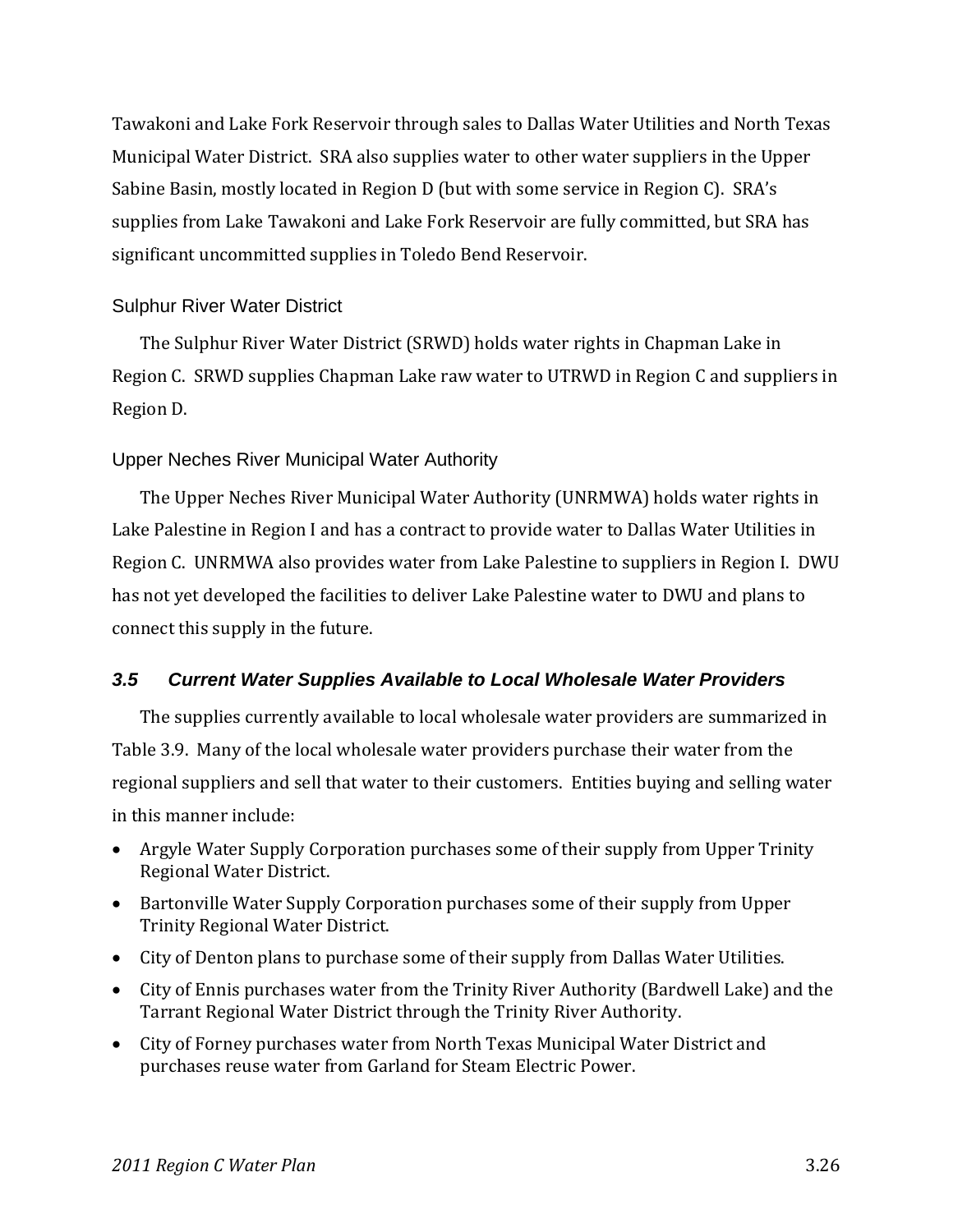- City of Garland purchase water from North Texas Municipal Water District and sells reuse water to Forney for Steam Electric Power.
- City of Mansfield purchases water from the Tarrant Regional Water District.
- City of McKinney purchases water from North Texas Municipal Water District.
- City of Midlothian purchases water from Trinity River Authority (Joe Pool Lake, with plans for Tarrant Regional Water District supplies through the Trinity River Authority as well).
- City of North Richland Hills purchases water from Tarrant Regional Water District through Fort Worth and Trinity River Authority.
- City of Rockwall purchases the water from North Texas Municipal Water District.
- City of Seagoville purchases water from Dallas Water Utilities.
- City of Sherman purchases water from Greater Texoma Utility Authority.
- City of Terrell purchases water from North Texas Municipal Water District.
- City of Waxahachie purchases some of its water from the Trinity River Authority (Bardwell Lake) and the Tarrant Regional Water District through the Trinity River Authority.
- City of Weatherford purchases some of its water from Tarrant Regional Water District.
- East Cedar Creek Freshwater Supply District purchases water from Tarrant Regional Water District (Cedar Creek Reservoir).
- Lake Cities Municipal Utility Authority purchases water from Upper Trinity Regional Water District.
- Mustang Special Utility District purchases water from Upper Trinity Regional Water District.
- Rockett Special Utility District purchases water from Midlothian, Waxahachie, and the Tarrant Regional Water District through the Trinity River Authority.
- Walnut Creek Special Utility District purchases water from Tarrant Regional Water District.
- West Cedar Creek Municipal Utility District purchases water from Tarrant Regional Water District.
- Wise County Water Supply District purchases water from Tarrant Regional Water District.

The remaining local wholesale water providers supply water to their customers from their own water supplies.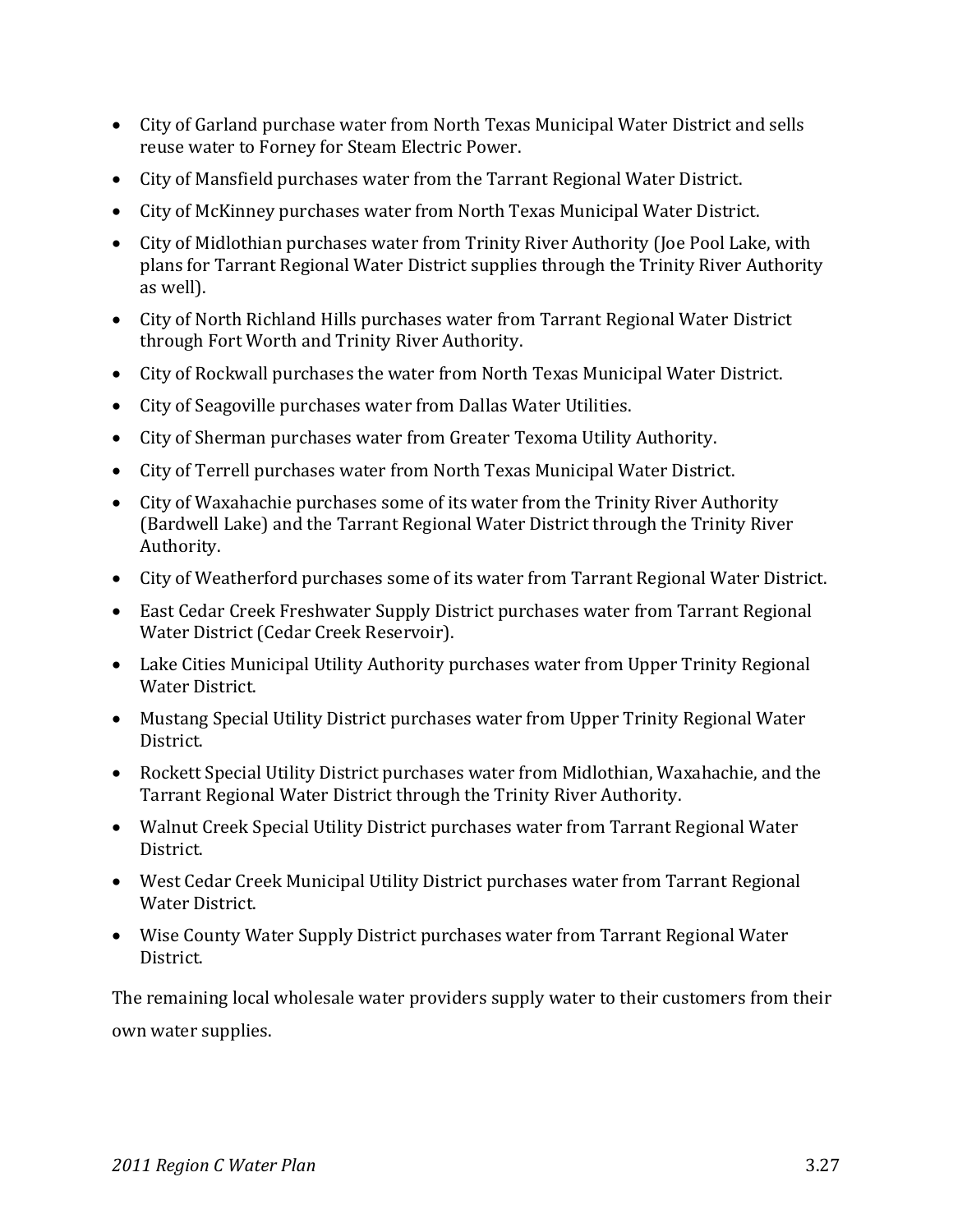### *3.6 Water Availability by Water User Group (WUG)*

As part of the regional water planning process, the TWDB requires development of information on currently available water supplies for each water user group (WUG) by river basin and county. (Water user groups are cities with populations greater than 500, water suppliers who serve an average of at least 0.25 million gallons per day (mgd) annually, "county‐other" municipal uses, and countywide manufacturing, irrigation, mining, livestock, and steam electric uses.) The availability figures by water user group are limited by contracts and existing physical facilities, including transmission facilities, groundwater wells, and water treatment. The supplies available to each WUG are shown in Appendix J.

As the information on currently available water supply for WUGs was developed, several important points became apparent:

- Most water user groups in Region C will need additional water supplies over the next 50 years to meet growing demands.
- Current groundwater use in a few areas exceeds the long-term reliable supply.
- There are some significant water supplies that can be made available by the development of additional water transmission facilities. Examples include full development of Dallas Water Utilities' share of Lake Fork Reservoir in the Sabine Basin and Lake Palestine in the Neches Basin.

### *3.7 Summary of Current Water Supply in Region C*

- 1. Region C water suppliers are currently using most of the reliable supply available from in‐region reservoirs. The current use from some in‐region reservoirs exceeds the reliable supplies that would be available in an extended drought. (In all cases where this is being done, the water suppliers have developed or are developing access to other supplies.)
- 2. The projected overall water supply available to Region C in 2060 from current sources is 2,373,705 acre‐feet per year. (This figure does not consider supply limitations due to the capacities of current raw water transmission facilities and wells.) The sources of supply for Region C in 2060 include:
	- 11,305,213 acre‐feet per year (55%) from in‐region reservoirs
	- $\bullet$  146,152 acre-feet per year (6%) from groundwater
	- 43,906 acre‐feet per year (2%) from local supplies
	- 336,082 acre‐feet per year (14%) from reuse
	- 542,352 acre‐feet per year (23%) from imports from other regions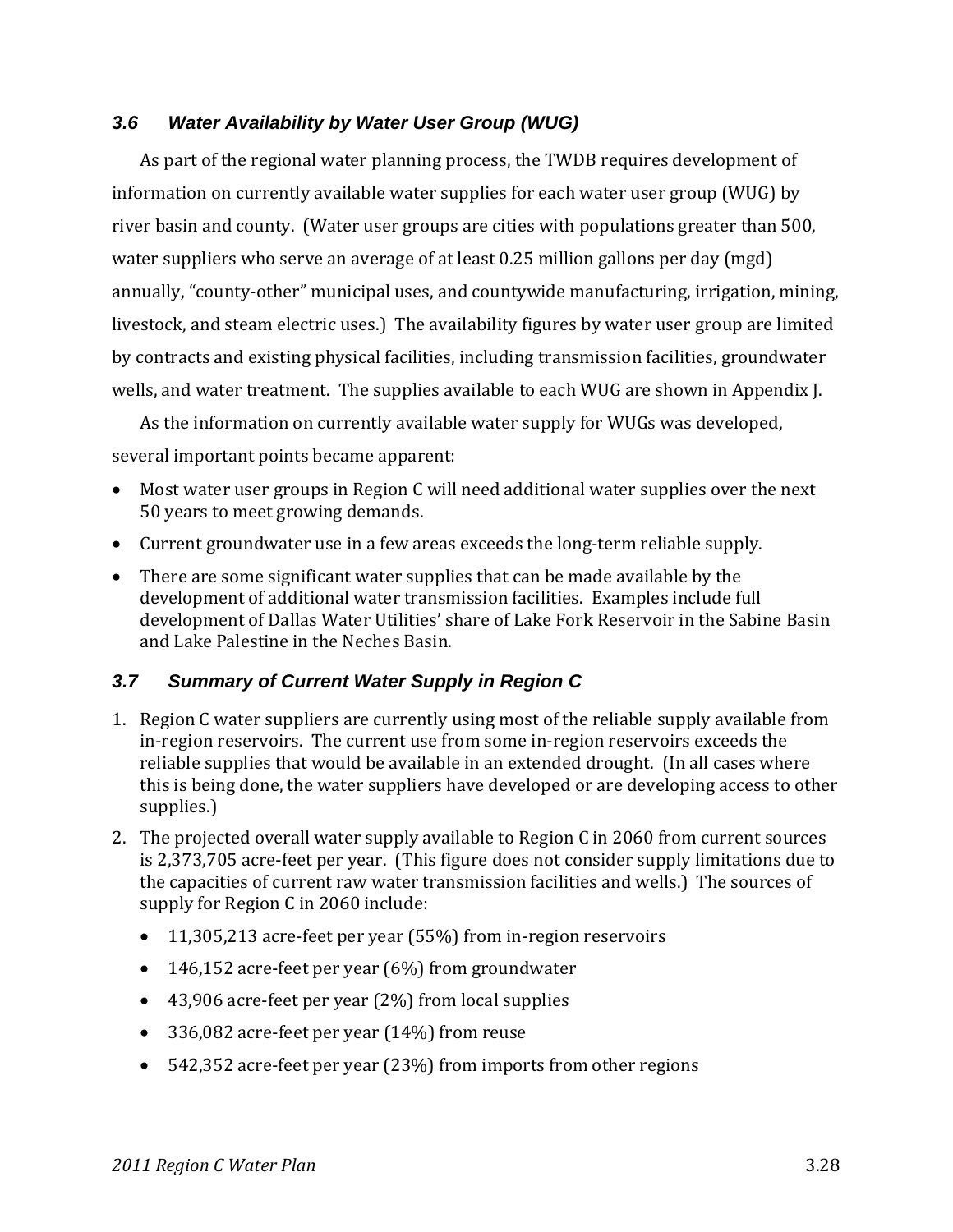- 3. The supply currently available to Region C from existing sources in 2060 (1.79 million acre-feet per year) is significantly less than the projected 2060 water use, which is over 3.27million acre‐feet per year.
- 4. Considering supply limitations due to the capacities of current raw water transmission facilities and wells, the currently available supply for Region C water users in 2060 is 1,779,896 acre‐ feet per year, with 13,946 acre‐feet per year for water users in other regions. The total available supply is 1,793,842 acre‐feet per year, which is 579,863 acre-feet per year less than the overall supply from existing sources. Most water user groups will have to make improvements to their facilities to provide for projected needs.
- 5. The currently available supply for 2060 presented in this plan (1,793,842 acre-feet per year) is significantly greater than what was in the 2006 Region C Plan (1,391,001 acre‐ feet per year), demonstrating on‐going development by Region C suppliers.
- 6. Several major water suppliers will require additional raw water transmission facilities to make full use of their existing sources.
- 7. Current groundwater use in a few areas in Region C exceeds the projected long‐term water supply availability. Supplies from other sources will be needed in these areas so that groundwater use can be reduced to sustainable levels.
- 8. Some sources of supply will probably not be utilized fully during the period covered by this plan, but these will generally be the smaller local supplies.
- 9. The two operating desalination facilities in Region C are capable of treating 8,550 acrefeet per year of brackish water within Region C. The City of Sherman facility treats water from Lake Texoma, and the City of Bardwell facility treats local groundwater. Additional information regarding desalination in Region C is provided in Appendix I.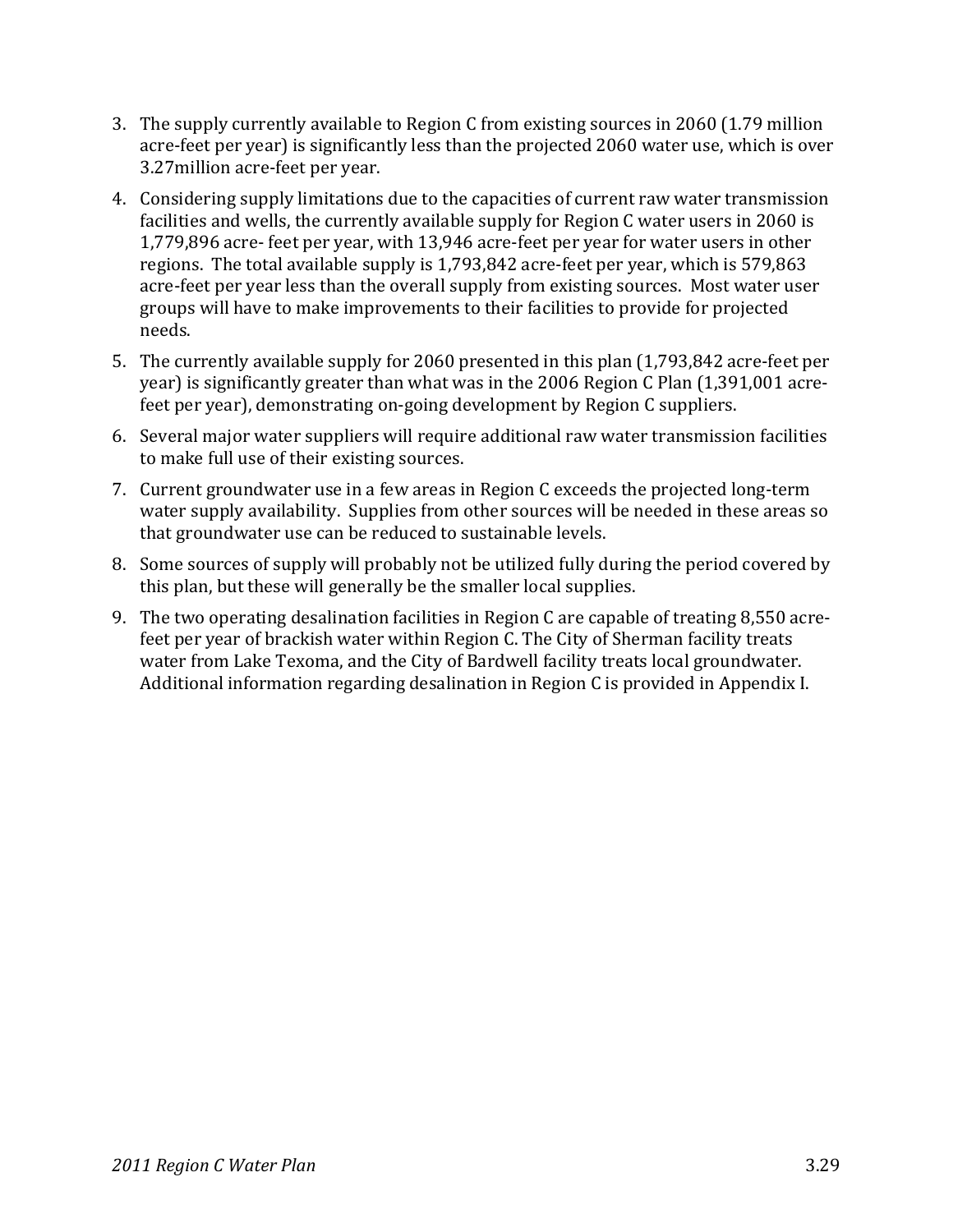| Provider                | <b>Source</b>                             | 2010   | 2020   | 2030   | 2040   | 2050                                                                                                                                                                                                                                                                                                                                              | 2060   |
|-------------------------|-------------------------------------------|--------|--------|--------|--------|---------------------------------------------------------------------------------------------------------------------------------------------------------------------------------------------------------------------------------------------------------------------------------------------------------------------------------------------------|--------|
|                         | Groundwater                               | 667    | 667    | 667    | 667    | 667                                                                                                                                                                                                                                                                                                                                               | 667    |
| Argyle WSC              | <b>UTRWD</b>                              | 1,775  | 1,251  | 1,179  | 1,017  | 911                                                                                                                                                                                                                                                                                                                                               | 882    |
|                         | <b>Total</b>                              | 2,442  | 1,918  | 1,846  | 1,684  | 1,578                                                                                                                                                                                                                                                                                                                                             | 1,549  |
|                         | Lake Arlington (TRWD)                     | 9,850  | 9,700  | 9,550  | 9,400  | 9,250                                                                                                                                                                                                                                                                                                                                             | 9,100  |
| Arlington               | <b>TRWD</b>                               | 68,006 | 77,114 | 69,406 | 62,992 | 55,473                                                                                                                                                                                                                                                                                                                                            | 48,949 |
|                         | <b>Total (limited by WTP capacity)</b>    | 77,856 | 86,814 | 78,956 | 72,392 | 64,723                                                                                                                                                                                                                                                                                                                                            | 58,049 |
|                         | Lake Athens (firm yield)                  | 6,064  | 5,983  | 5,903  | 5,822  | 5,741                                                                                                                                                                                                                                                                                                                                             | 5,660  |
| <b>Athens Municipal</b> | Lake Athens (operational yield)           | 2,900  | 2,900  | 2,900  | 2,900  | 2,900                                                                                                                                                                                                                                                                                                                                             | 2,900  |
| <b>Water Authority</b>  | Reuse for Fish Hatchery                   | 2,872  | 0      | 0      | 0      | 0                                                                                                                                                                                                                                                                                                                                                 | 0      |
|                         | <b>Total (limited by operation)</b>       | 5,772  | 2,900  | 2,900  | 2,900  | <b>Water Supply Currently Available (Acre-Feet per Year)</b><br>2,900<br>447<br>381<br>449<br>449<br>830<br>896<br>1,660<br>2,023<br>1,548<br>1,548<br>3,208<br>3,571<br>1,909<br>2,014<br>7,613<br>7,512<br>18,200<br>17,940<br>12,907<br>12,726<br>20,694<br>12,883<br>31,949<br>31,949<br>3,251<br>3,924<br>35,200<br>35,873<br>2,446<br>2,358 | 2,900  |
|                         | <b>UTRWD</b>                              | 1,170  | 708    | 540    |        |                                                                                                                                                                                                                                                                                                                                                   | 355    |
| <b>Bartonville WSC</b>  | <b>Trinity Aquifer</b>                    | 449    | 449    | 449    |        |                                                                                                                                                                                                                                                                                                                                                   | 449    |
|                         | <b>Total</b>                              | 1,619  | 1,157  | 989    |        |                                                                                                                                                                                                                                                                                                                                                   | 804    |
|                         | <b>UTRWD</b>                              | 773    | 720    | 1,120  |        |                                                                                                                                                                                                                                                                                                                                                   | 2,327  |
| <b>Bolivar WSC</b>      | <b>Trinity Aquifer</b>                    | 1,548  | 1,548  | 1,548  |        |                                                                                                                                                                                                                                                                                                                                                   | 1,548  |
|                         | <b>Total</b>                              | 2,321  | 2,268  | 2,668  |        |                                                                                                                                                                                                                                                                                                                                                   | 3,875  |
| Dallas County WCID #6   | Total (from DWU)                          | 2,516  | 2,156  | 2,112  |        |                                                                                                                                                                                                                                                                                                                                                   | 1,731  |
|                         | Lake Lewisville                           | 7,918  | 7,817  | 7,715  |        |                                                                                                                                                                                                                                                                                                                                                   | 7,410  |
|                         | Lake Ray Roberts                          | 18,980 | 18,720 | 18,460 |        |                                                                                                                                                                                                                                                                                                                                                   | 17,680 |
|                         | <b>Indirect Reuse</b>                     | 1,682  | 8,861  | 11,557 |        |                                                                                                                                                                                                                                                                                                                                                   | 12,545 |
| Denton                  | <b>DWU</b>                                | 0      | 0      | 5,310  |        |                                                                                                                                                                                                                                                                                                                                                   | 33,332 |
|                         | <b>Subtotal (limited by WTP capacity)</b> | 28,580 | 31,949 | 31,949 |        |                                                                                                                                                                                                                                                                                                                                                   | 31,949 |
|                         | Reuse (Steam Electric Power and           | 1,233  | 2,242  | 2,690  |        |                                                                                                                                                                                                                                                                                                                                                   | 4,708  |
|                         | Irrigation)                               |        |        |        |        |                                                                                                                                                                                                                                                                                                                                                   |        |
|                         | <b>Total</b>                              | 29,813 | 34,191 | 34,639 |        |                                                                                                                                                                                                                                                                                                                                                   | 36,657 |
| East Cedar Creek FWSD   | <b>TRWD</b> (limited by contract)         | 2,330  | 2,608  | 2,587  |        |                                                                                                                                                                                                                                                                                                                                                   | 2,271  |

**Table 3.9 Currently Available Supplies to Local Wholesale Water Providers in Region C**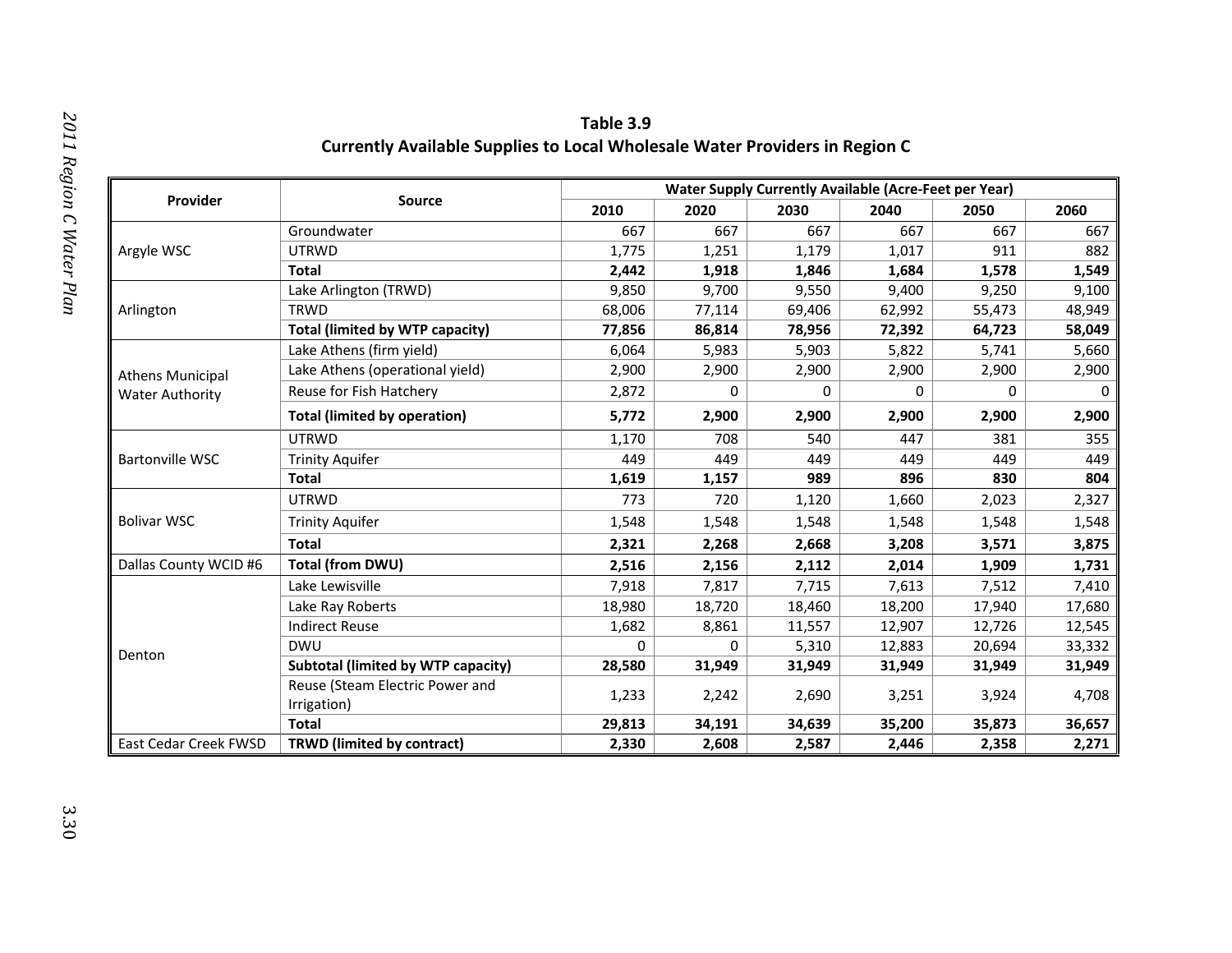#### **Table 3.9, Continued**

|                      |                                               | <b>Water Supply Currently Available (Acre-Feet per Year)</b> |        |                                                                                                                                                                                                                                                                                                                                                                                                                                                                                                                                                                                                                                                                                                                                                                                                                                                                             |       |       |        |  |
|----------------------|-----------------------------------------------|--------------------------------------------------------------|--------|-----------------------------------------------------------------------------------------------------------------------------------------------------------------------------------------------------------------------------------------------------------------------------------------------------------------------------------------------------------------------------------------------------------------------------------------------------------------------------------------------------------------------------------------------------------------------------------------------------------------------------------------------------------------------------------------------------------------------------------------------------------------------------------------------------------------------------------------------------------------------------|-------|-------|--------|--|
| Provider             | <b>Source</b>                                 | 2010                                                         | 2020   | 2030                                                                                                                                                                                                                                                                                                                                                                                                                                                                                                                                                                                                                                                                                                                                                                                                                                                                        | 2040  | 2050  | 2060   |  |
|                      | Bardwell Lake (TRA)                           | 4,712                                                        | 4,484  | 4,257                                                                                                                                                                                                                                                                                                                                                                                                                                                                                                                                                                                                                                                                                                                                                                                                                                                                       | 4,030 | 4,802 | 3,575  |  |
| Ennis                | TRA (TRWD Sources)                            | $\mathbf 0$                                                  | 1,042  | 2,358<br>2,012<br>2,692<br>800<br>800<br>800<br>800<br>6,326<br>7,522<br>7,069<br>6,960<br>6,692<br>7,007<br>6,367<br>7,265<br>8,979<br>8,979<br>8,979<br>8,979<br>15,346<br>16,244<br>15,671<br>15,986<br>2,360<br>2,360<br>2,360<br>2,360<br>1,120<br>1,120<br>1,120<br>1,120<br>9<br>q<br>9<br>9<br>3,489<br>3,489<br>3,489<br>3,489<br>37,649<br>33,741<br>30,411<br>27,702<br>8,979<br>8,979<br>8,979<br>8,979<br>42,720<br>39,390<br>36,681<br>4,200<br>4,200<br>4,200<br>4,200<br>300<br>300<br>300<br>300<br>1,028<br>874<br>756<br>662<br>15,303<br>17,615<br>19,404<br>20,677<br>22,871<br>24,566<br>995<br>775<br>651<br>525<br>150<br>150<br>150<br>150<br>324<br>324<br>324<br>324<br>999<br>1,469<br>1,249<br>1,125<br>16,815<br>16,815<br>16,815<br>5,833<br>5,591<br>5,712<br>5,470<br>1,239<br>1,272<br>1,207<br>1,174<br>7,104<br>6,951<br>6,798<br>6,644 | 2,871 |       |        |  |
|                      | <b>Direct Reuse</b>                           | 800                                                          |        |                                                                                                                                                                                                                                                                                                                                                                                                                                                                                                                                                                                                                                                                                                                                                                                                                                                                             |       |       | 800    |  |
|                      | <b>Total</b>                                  | 5,512                                                        |        |                                                                                                                                                                                                                                                                                                                                                                                                                                                                                                                                                                                                                                                                                                                                                                                                                                                                             |       |       | 7,246  |  |
|                      | <b>NTMWD</b>                                  | 3,717                                                        |        |                                                                                                                                                                                                                                                                                                                                                                                                                                                                                                                                                                                                                                                                                                                                                                                                                                                                             |       |       | 7,729  |  |
| Forney               | Reuse from Garland (Steam Electric only)      | 8,979                                                        |        |                                                                                                                                                                                                                                                                                                                                                                                                                                                                                                                                                                                                                                                                                                                                                                                                                                                                             |       |       | 8,979  |  |
|                      | <b>Total</b>                                  | 12,696                                                       |        |                                                                                                                                                                                                                                                                                                                                                                                                                                                                                                                                                                                                                                                                                                                                                                                                                                                                             |       |       | 16,708 |  |
|                      | <b>Trinity Aquifer</b>                        | 2,360                                                        |        |                                                                                                                                                                                                                                                                                                                                                                                                                                                                                                                                                                                                                                                                                                                                                                                                                                                                             |       |       | 2,360  |  |
| Gainesville          | Moss Lake (limited by WTP)                    | 1,120                                                        |        |                                                                                                                                                                                                                                                                                                                                                                                                                                                                                                                                                                                                                                                                                                                                                                                                                                                                             |       |       | 1,120  |  |
|                      | <b>Direct Reuse</b>                           | 9                                                            |        |                                                                                                                                                                                                                                                                                                                                                                                                                                                                                                                                                                                                                                                                                                                                                                                                                                                                             |       |       | 9      |  |
|                      | <b>Total</b>                                  | 3,489                                                        |        |                                                                                                                                                                                                                                                                                                                                                                                                                                                                                                                                                                                                                                                                                                                                                                                                                                                                             |       |       | 3,489  |  |
|                      | NTMWD (Treated and raw water)                 | 45,634                                                       |        |                                                                                                                                                                                                                                                                                                                                                                                                                                                                                                                                                                                                                                                                                                                                                                                                                                                                             |       |       | 25,973 |  |
| Garland              | Reuse sold to Forney (Steam Electric<br>only) | 8,979                                                        |        |                                                                                                                                                                                                                                                                                                                                                                                                                                                                                                                                                                                                                                                                                                                                                                                                                                                                             |       |       | 8,979  |  |
|                      | <b>Total</b>                                  | 54,613                                                       | 46,628 |                                                                                                                                                                                                                                                                                                                                                                                                                                                                                                                                                                                                                                                                                                                                                                                                                                                                             |       |       | 34,952 |  |
|                      | Groundwater                                   | 4,200                                                        |        |                                                                                                                                                                                                                                                                                                                                                                                                                                                                                                                                                                                                                                                                                                                                                                                                                                                                             |       |       | 4,200  |  |
|                      | Joe Pool Raw Water                            | 300                                                          |        |                                                                                                                                                                                                                                                                                                                                                                                                                                                                                                                                                                                                                                                                                                                                                                                                                                                                             |       |       | 300    |  |
| <b>Grand Prairie</b> | Fort Worth (TRWD)                             | 1,065                                                        |        |                                                                                                                                                                                                                                                                                                                                                                                                                                                                                                                                                                                                                                                                                                                                                                                                                                                                             |       |       | 577    |  |
|                      | <b>DWU</b>                                    | 21,897                                                       | 12,147 |                                                                                                                                                                                                                                                                                                                                                                                                                                                                                                                                                                                                                                                                                                                                                                                                                                                                             |       |       | 17,062 |  |
|                      | <b>Total</b>                                  | 27,462                                                       | 17,676 |                                                                                                                                                                                                                                                                                                                                                                                                                                                                                                                                                                                                                                                                                                                                                                                                                                                                             |       |       | 22,139 |  |
|                      | <b>UTRWD</b>                                  | 2,099                                                        |        |                                                                                                                                                                                                                                                                                                                                                                                                                                                                                                                                                                                                                                                                                                                                                                                                                                                                             |       |       | 465    |  |
| Lake Cities MUA      | <b>Trinity Aquifer</b>                        | 150                                                          |        |                                                                                                                                                                                                                                                                                                                                                                                                                                                                                                                                                                                                                                                                                                                                                                                                                                                                             |       |       | 150    |  |
|                      | Woodbine Aquifer                              | 324                                                          |        |                                                                                                                                                                                                                                                                                                                                                                                                                                                                                                                                                                                                                                                                                                                                                                                                                                                                             |       |       | 324    |  |
|                      | <b>Total</b>                                  | 2,573                                                        |        |                                                                                                                                                                                                                                                                                                                                                                                                                                                                                                                                                                                                                                                                                                                                                                                                                                                                             |       |       | 939    |  |
| Mansfield            | TRWD (limited by WTP)                         | 14,965                                                       | 16,815 |                                                                                                                                                                                                                                                                                                                                                                                                                                                                                                                                                                                                                                                                                                                                                                                                                                                                             |       |       | 16,815 |  |
|                      | Joe Pool Lake                                 | 5,954                                                        |        |                                                                                                                                                                                                                                                                                                                                                                                                                                                                                                                                                                                                                                                                                                                                                                                                                                                                             |       |       | 5,349  |  |
| Midlothian           | Joe Pool Lake from Grand Prairie              | 1,304                                                        |        |                                                                                                                                                                                                                                                                                                                                                                                                                                                                                                                                                                                                                                                                                                                                                                                                                                                                             |       |       | 1,141  |  |
|                      | <b>Total</b>                                  | 7,258                                                        |        |                                                                                                                                                                                                                                                                                                                                                                                                                                                                                                                                                                                                                                                                                                                                                                                                                                                                             |       |       | 6,490  |  |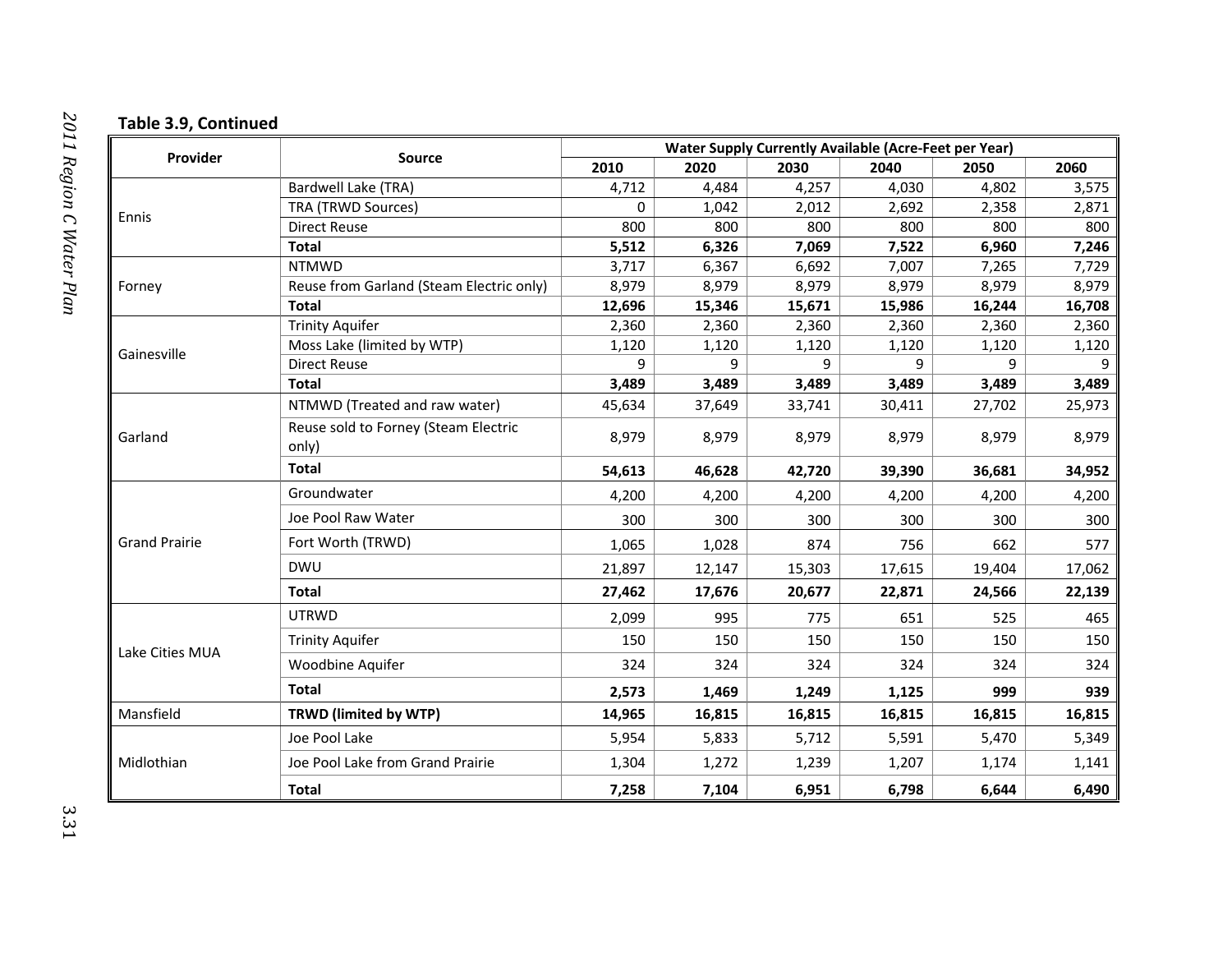#### **Table 3.9, Continued**

|                             |                                             | <b>Water Supply Currently Available (Acre-Feet per Year)</b> |        |        |        |                                                                                                                                                                                                                                                                                                    |        |  |
|-----------------------------|---------------------------------------------|--------------------------------------------------------------|--------|--------|--------|----------------------------------------------------------------------------------------------------------------------------------------------------------------------------------------------------------------------------------------------------------------------------------------------------|--------|--|
| Provider                    | <b>Source</b>                               | 2010                                                         | 2020   | 2030   | 2040   | 2050                                                                                                                                                                                                                                                                                               | 2060   |  |
|                             | <b>Trinity Aquifer</b>                      | 1,162                                                        | 1,162  | 1,162  | 1,162  | 1,162                                                                                                                                                                                                                                                                                              | 1,162  |  |
| <b>Mustang SUD</b>          | <b>UTRWD Sources</b>                        | 1,096                                                        | 1,128  | 1,080  | 1,239  | 1,325                                                                                                                                                                                                                                                                                              | 1,457  |  |
|                             | Total                                       | 2,258                                                        | 2,290  | 2,242  | 2,401  | 2,487                                                                                                                                                                                                                                                                                              | 2,619  |  |
|                             | TRWD (through Ft Worth & TRA)               | 15,906                                                       | 16,092 | 14,416 | 12,832 | 11,487                                                                                                                                                                                                                                                                                             | 10,212 |  |
| <b>North Richland Hills</b> | <b>Trinity Aquifer</b>                      | 233                                                          | 233    | 233    | 233    | 233                                                                                                                                                                                                                                                                                                | 233    |  |
|                             | <b>Total</b>                                | 16,139                                                       | 16,325 | 14,649 | 13,065 | 11,720<br>5,294<br>7,431<br>2,242<br>2,242<br>$\Omega$<br>$\Omega$<br>7,235<br>7,779<br>5,600<br>5,600<br>7,842<br>7,842<br>16,174<br>15,009<br>3,941<br>4,308<br>4,083<br>4,083<br>3,463<br>3,463<br>13,600<br>13,600<br>21,146<br>21,146<br>14,103<br>13,739<br>7,320<br>7,233<br>4,204<br>4,204 | 10,445 |  |
| Princeton                   | <b>NTMWD</b>                                | 2,207                                                        | 3,261  | 3,885  |        |                                                                                                                                                                                                                                                                                                    | 9,948  |  |
|                             | Midlothian                                  | 1,926                                                        | 2,242  | 2,242  |        |                                                                                                                                                                                                                                                                                                    | 2,242  |  |
|                             | Waxahachie                                  | 0                                                            | 0      | 0      |        |                                                                                                                                                                                                                                                                                                    | 0      |  |
| <b>Rockett SUD</b>          | TRA (TRWD Sources)                          | 4,356                                                        | 7,256  | 8,003  |        |                                                                                                                                                                                                                                                                                                    | 6,413  |  |
|                             | TRA/TRWD (limited by WTP)                   | 4,356                                                        | 5,600  | 5,600  |        |                                                                                                                                                                                                                                                                                                    | 5,600  |  |
|                             | <b>Total</b>                                | 6,282                                                        | 7,842  | 7,842  |        |                                                                                                                                                                                                                                                                                                    | 7,842  |  |
| Rockwall                    | <b>NTMWD</b>                                | 11,444                                                       | 14,568 | 15,481 |        |                                                                                                                                                                                                                                                                                                    | 13,950 |  |
| Seagoville                  | <b>DWU</b>                                  | 2,601                                                        | 2,944  | 3,491  |        |                                                                                                                                                                                                                                                                                                    | 4,414  |  |
|                             | <b>Trinity Aquifer</b>                      | 4,083                                                        | 4,083  | 4,083  |        |                                                                                                                                                                                                                                                                                                    | 4,083  |  |
| Sherman                     | Woodbine Aquifer                            | 3,463                                                        | 3,463  | 3,463  |        |                                                                                                                                                                                                                                                                                                    | 3,463  |  |
|                             | <b>GTUA</b>                                 | 13,600                                                       | 13,600 | 13,600 |        |                                                                                                                                                                                                                                                                                                    | 13,600 |  |
|                             | <b>Total</b>                                | 21,146                                                       | 21,146 | 21,146 |        |                                                                                                                                                                                                                                                                                                    | 21,146 |  |
| Terrell                     | <b>North Texas Municipal Water District</b> | 5,490                                                        | 10,081 | 12,050 |        |                                                                                                                                                                                                                                                                                                    | 14,910 |  |
| Walnut Creek SUD            | <b>TRWD</b>                                 | 3,575                                                        | 5,124  | 6,694  |        |                                                                                                                                                                                                                                                                                                    | 6,999  |  |
|                             | <b>Total (limited by WTP capacity)</b>      | 3,575                                                        | 4,204  | 4,204  |        |                                                                                                                                                                                                                                                                                                    | 4,204  |  |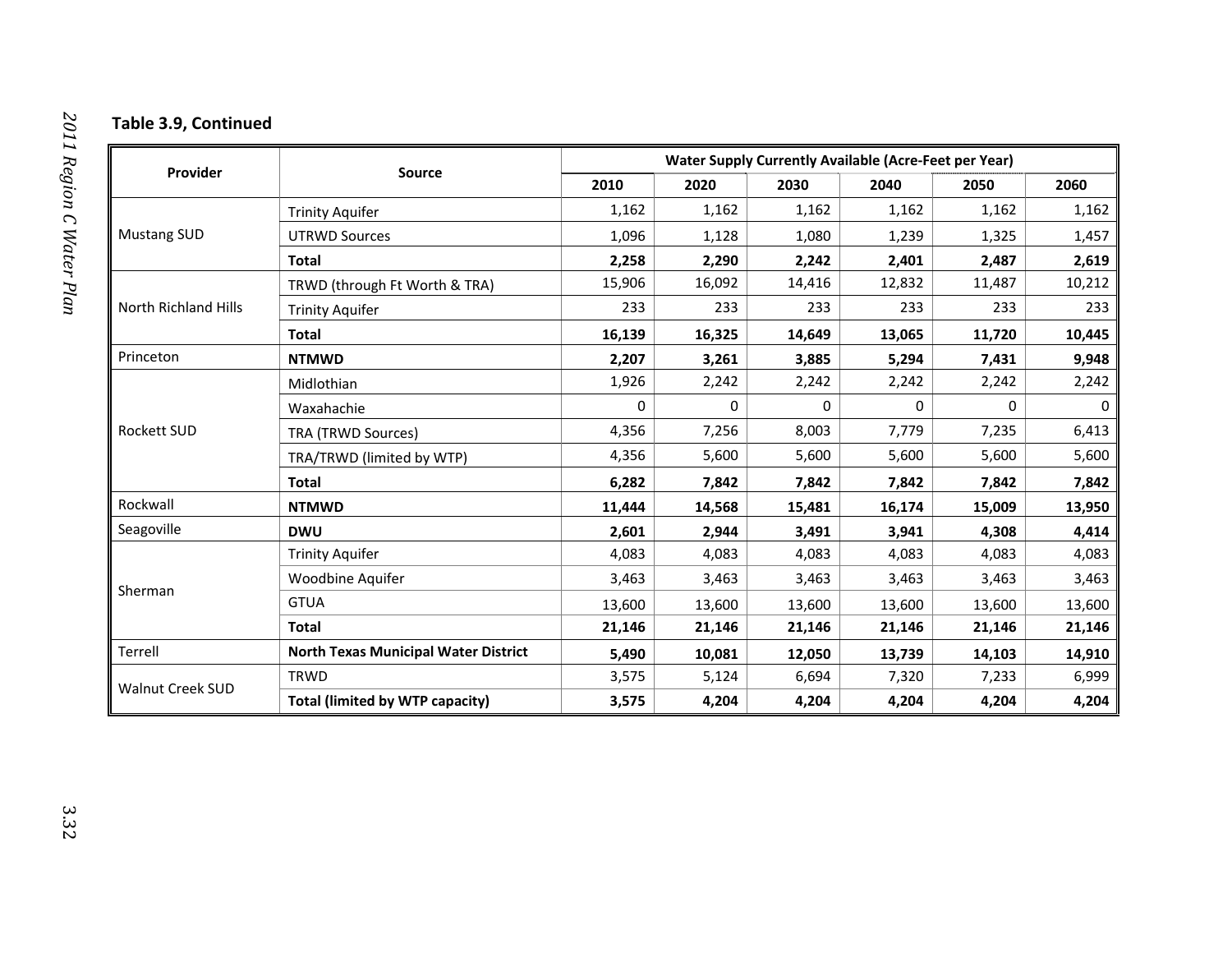#### **Table 3.9, Continued**

|                      |                                      | <b>Water Supply Currently Available (Acre-Feet per Year)</b> |        |        |       |                                                                                                                                                                                                                            |        |
|----------------------|--------------------------------------|--------------------------------------------------------------|--------|--------|-------|----------------------------------------------------------------------------------------------------------------------------------------------------------------------------------------------------------------------------|--------|
| Provider             | Source                               | 2010                                                         | 2020   | 2030   | 2040  | 2050<br>2,485<br>2,590<br>3,988<br>3,794<br>613<br>613<br>5,129<br>5,129<br>6,978<br>9,822<br>5,605<br>5,605<br>14,626<br>14,626<br>2,837<br>2,793<br>5,243<br>5,389<br>7,840<br>7,840<br>1,714<br>1,714<br>2,496<br>2,810 | 2060   |
|                      | Lake Waxahachie                      | 2,905                                                        | 2,800  | 2,695  |       |                                                                                                                                                                                                                            | 2,380  |
|                      | TRA (Bardwell)                       | 4,320                                                        | 4,320  | 4,183  |       |                                                                                                                                                                                                                            | 3,600  |
|                      | Rockett SUD (for retail connections) | 613                                                          | 613    | 613    |       |                                                                                                                                                                                                                            | 613    |
| Waxahachie           | Reuse                                | 4,998                                                        | 5,129  | 5,129  |       |                                                                                                                                                                                                                            | 5,129  |
|                      | TRA (TRWD Sources for Sokol WTP)     | 2,325                                                        | 2,440  | 3,765  |       |                                                                                                                                                                                                                            | 11,487 |
|                      | Sokol WTP (limited by capacity)      | 2,325                                                        | 2,440  | 3,765  |       |                                                                                                                                                                                                                            | 5,605  |
|                      | Total (limited by WTP capacity)      | 11,346                                                       | 11,461 | 12,786 |       |                                                                                                                                                                                                                            | 14,626 |
|                      | Lake Weatherford                     | 2,967                                                        | 2,923  | 2,880  |       |                                                                                                                                                                                                                            | 2,750  |
| Weatherford          | Benbrook Lake (TRWD)                 | 3,076                                                        | 4,550  | 4,998  |       |                                                                                                                                                                                                                            | 5,486  |
|                      | Total (limited by WTP capacity)      | 6,043                                                        | 7,473  | 7,840  |       |                                                                                                                                                                                                                            | 7,840  |
| West Cedar Creek SUD | <b>TRWD (limited by contract)</b>    | 1,714                                                        | 1,714  | 1,714  |       |                                                                                                                                                                                                                            | 1,714  |
|                      | <b>TRWD</b>                          | 1,730                                                        | 1,966  | 2,258  |       |                                                                                                                                                                                                                            | 2,873  |
| Wise Co. WSD         | Total (limited by WTP capacity)      | 1,730                                                        | 1,754  | 1,754  | 1,754 | 1,754                                                                                                                                                                                                                      | 1,754  |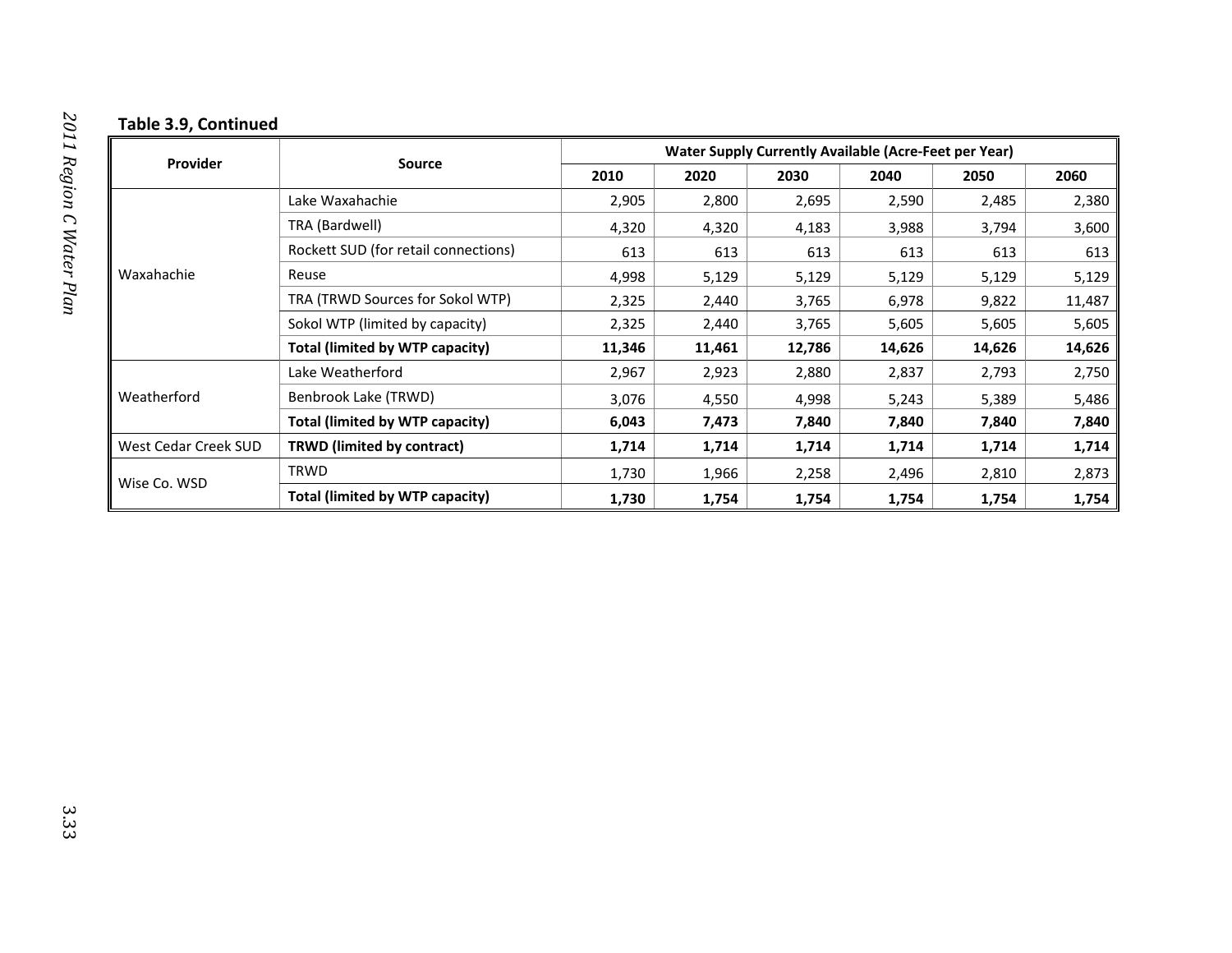### **CHAPTER 3 LIST OF REFERENCES**

- (1) Texas Water Development Board, *Exhibit C General Guidelines for Regional Water Plan Development (20072011)*, Austin, [Online] Available URL: http://www.twdb.state.tx.us/wrpi/rwp/docu.htm, September 8, 2008.
- (2) Freese and Nichols, Inc., Alan Plummer Associates, Inc., Chiang, Patel & Yerby, Inc., and Cooksey Communications, Inc.: *2006 Region C Water Plan*, prepared for the Region C Water Planning Group, Fort Worth, January 2006.
- (3) Texas Water Development Board: "GAM Run 08‐84mag," Managed available groundwater estimates for the Trinity Aquifer in Groundwater Management Area 8, Austin, March 2009.
- (4) Texas Water Development Board: "GAM Run 08‐14mag," Managed available groundwater estimates for the Woodbine Aquifer in Groundwater Management Area 8, Austin, December 2008.
- (5) Espey Consultants, Inc., Brown and Root, Inc., Freese and Nichols, Inc., GSG Inc., Crespo Consulting Services, Inc.: *Final Water Availability Models for the Trinity, TrinitySan Jacinto, and NechesTrinity Basins,* prepared for the Texas Natural Resource Conservation Commission, Austin, March 2002.
- (6) Brown and Root Services, Freese and Nichols, Inc., Espey‐Padden, and Crespo Consultants: *Final Report Water Availability Modeling for the Neches River Basin,* prepared for the Texas Natural Resource Conservation Commission, Houston, January 2000.
- (7) Espey Consulting, Inc., PBS&J, Halff Associates, Inc., Crespo Consulting Services, Inc., and CivilTech Engineering, Inc.: *Water Availability Models for the Red and Canadian River Basins,* prepared for the Texas Natural Resource Conservation Commission, Austin, March 2002.
- (8) Brown and Root Services, R.J. Brandes Company, and Crespo Consultants: *Final Report Water Availability Modeling for the Sabine River Basin,* prepared for the Texas Natural Resource Conservation Commission, Houston, December 2001.
- (9) R.J. Brandes Company: *Final Report Water Availability Modeling for the Sulphur River Basin,* prepared for the Texas Natural Resource Conservation Commission, Austin, June 1999.
- (10) Intera and Parsons, *Final Report Groundwater Availability Model for the Northern CarrizoWilcox Aquifer,* prepared for the Texas Water Development Board, Austin, January 31, 2003.